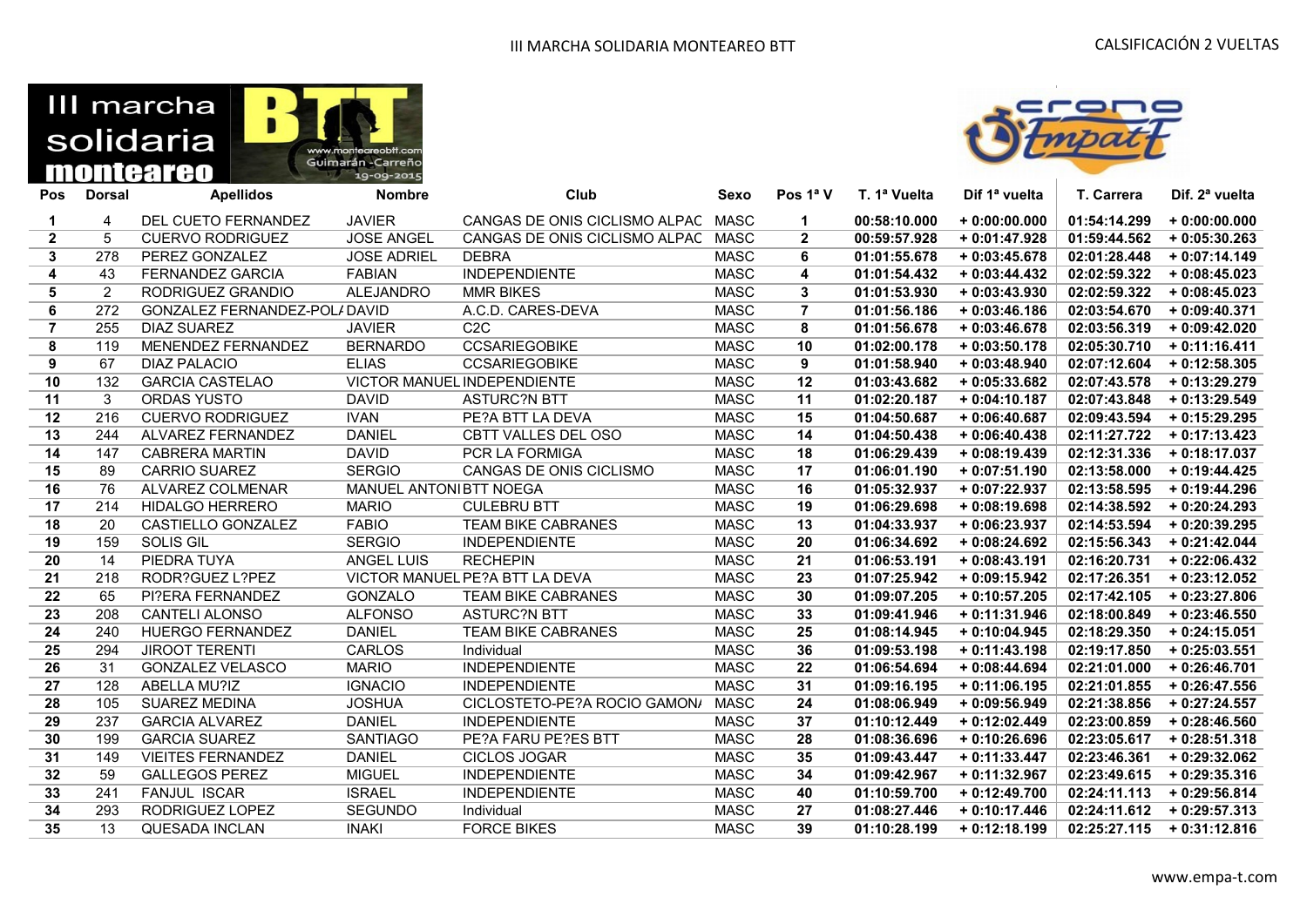



| Pos | <b>Dorsal</b> | <b>Apellidos</b>          | <b>Nombre</b>       | Club                            | <b>Sexo</b> | Pos 1ª V | T. 1ª Vuelta | Dif 1ª vuelta  | T. Carrera   | Dif. 2 <sup>a</sup> vuelta |
|-----|---------------|---------------------------|---------------------|---------------------------------|-------------|----------|--------------|----------------|--------------|----------------------------|
| 36  | 15            | <b>DIAZ</b>               | <b>DAVID</b>        | <b>LLOBOS BTT</b>               | <b>MASC</b> | 38       | 01:10:14.950 | $+0:12:04.950$ | 02:26:02.119 | $+0:31:47.820$             |
| 37  | 143           | <b>BONERA MEDINA</b>      | <b>EMILIO</b>       | <b>INDEPENDIENTE</b>            | <b>MASC</b> | 41       | 01:11:41.202 | $+0:13:31.202$ | 02:26:28.874 | $+0:32:14.575$             |
| 38  | 298           | <b>DIONISO LOPEZ</b>      | <b>EMILIO</b>       | Individual                      | <b>MASC</b> | 43       | 01:12:10.454 | $+0:14:00.454$ | 02:27:32.620 | $+0:33:18.321$             |
| 39  | 70            | <b>ANIDO REY</b>          | <b>FRANCISCO</b>    | <b>C.CICLISTA BETANZOS.</b>     | <b>MASC</b> | 26       | 01:08:22.196 | $+0:10:12.196$ | 02:28:49.626 | $+0:34:35.327$             |
| 40  | 264           | <b>MARTIN GARCIA</b>      | <b>JOSE IGNACIO</b> | <b>INDEPENDIENTE</b>            | <b>MASC</b> | 49       | 01:14:06.207 | $+0:15:56.207$ | 02:29:05.625 | $+0:34:51.326$             |
| 41  | 164           | NU?O ARG?ELLES            | <b>RICARDO</b>      | <b>INDEPENDIENTE</b>            | <b>MASC</b> | 60       | 01:16:53.714 | $+0:18:43.714$ | 02:29:30.625 | $+0:35:16.326$             |
| 42  | 296           | RODRIGUEZ AZNAR           | <b>ROBERTO</b>      | Individual                      | <b>MASC</b> | 42       | 01:12:10.454 | $+0:14:00.454$ | 02:30:19.128 | $+0.36:04.829$             |
| 43  | 252           | <b>COLUNGA DIAZ</b>       | <b>JUSTO</b>        | <b>BTT NOEGA</b>                | <b>MASC</b> | 59       | 01:16:52.471 | $+0:18:42.471$ | 02:30:49.137 | $+0:36:34.838$             |
| 44  | 177           | <b>CARNICERO SU?REZ</b>   | CIBRI?N             | <b>ATACANTES BTT</b>            | <b>MASC</b> | 46       | 01:13:36.705 | $+0:15:26.705$ | 02:30:49.379 | $+0:36:35.080$             |
| 45  | 178           | <b>MARQUES PINTO</b>      | <b>AMADEO</b>       | <b>BTT NOEGA</b>                | <b>MASC</b> | 56       | 01:15:31.218 | $+0:17:21.218$ | 02:30:55.378 | $+0:36:41.079$             |
| 46  | 162           | <b>TORAL DE DIEGO</b>     | <b>FRANCISCO</b>    | <b>INDEPENDIENTE</b>            | <b>MASC</b> | 47       | 01:14:00.218 | $+0:15:50.218$ | 02:31:11.130 | $+0:36:56.831$             |
| 47  | 166           | <b>GARCIA FERNANDEZ</b>   | <b>RUBEN</b>        | <b>MONTE AREO BTT</b>           | <b>MASC</b> | 48       | 01:14:03.457 | $+0:15:53.457$ | 02:31:12.128 | $+0:36:57.829$             |
| 48  | 169           | PRIETO MOR?N              | <b>JAVIER</b>       | <b>BICICLETERS SALINAS</b>      | <b>MASC</b> | 52       | 01:14:54.721 | $+0:16:44.721$ | 02:32:21.132 | $+0.38:06.833$             |
| 49  | 239           | SUAREZ CARCEDO            | <b>JORGE</b>        | Individual                      | <b>MASC</b> | 54       | 01:15:11.208 | $+0:17:01.208$ | 02:32:26.631 | $+0:38:12.332$             |
| 50  | 210           | MERINO GONZALEZ           |                     | ALFONSO MIGUE INDEPENDIENTE     | <b>MASC</b> | 55       | 01:15:16.711 | $+0:17:06.711$ | 02:33:19.634 | $+0.39:05.335$             |
| 51  | 288           | CORNEJO ALONSO            | <b>PALOMA</b>       | <b>TEAM BIKE CABRANES</b>       | <b>FEM</b>  | 53       | 01:14:58.211 | $+0:16:48.211$ | 02:34:24.393 | $+0:40:10.094$             |
| 52  | 231           | FELGUEROSO JULIANA        | <b>ENRIQUE</b>      | <b>INDEPENDIENTE</b>            | <b>MASC</b> | 57       | 01:15:37.958 | $+0:17:27.958$ | 02:35:20.388 | $+0:41:06.089$             |
| 53  | 79            | <b>BARCENA CASTA?EDO</b>  |                     | JUAN MARIANO TEAM BIKE CABRANES | <b>MASC</b> | 44       | 01:12:11.709 | $+0:14:01.709$ | 02:35:22.639 | $+0:41:08.340$             |
| 54  | 234           | <b>SUAREZ ALVAREZ</b>     | <b>JOSE MANUEL</b>  | <b>LLOBOS BTT</b>               | <b>MASC</b> | 50       | 01:14:37.457 | $+0:16:27.457$ | 02:35:32.389 | $+0:41:18.090$             |
| 55  | 161           | <b>MOIRON VALEA</b>       | <b>JORGE</b>        | <b>INDEPENDIENTE</b>            | <b>MASC</b> | 51       | 01:14:39.705 | $+0:16:29.705$ | 02:36:23.147 | $+0:42:08.848$             |
| 56  | 45            | <b>FERNANDEZ HOLGUERA</b> | <b>JAVIER</b>       | <b>LLOBOS BTT</b>               | <b>MASC</b> | 61       | 01:16:54.965 | $+0:18:44.965$ | 02:36:47.144 | $+0.42.32.845$             |
| 57  | 257           | <b>FERNANDEZ GUERRA</b>   | <b>FRANCISCO</b>    | <b>ENTOSQUE BTT</b>             | <b>MASC</b> | 58       | 01:16:20.215 | $+0:18:10.215$ | 02:38:35.895 | $+0:44:21.596$             |
| 58  | 253           | RODR?GUEZ CARBALLIDO      | <b>JAIRO</b>        | <b>INDEPENDIENTE</b>            | <b>MASC</b> | 66       | 01:18:44.721 | $+0:20:34.721$ | 02:39:14.395 | $+0:45:00.096$             |
| 59  | 269           | PEREZ SANCHEZ             | <b>JUAN CARLOS</b>  | <b>BTT SALINAS</b>              | <b>MASC</b> | 65       | 01:17:36.463 | $+0:19:26.463$ | 02:41:00.410 | $+0:46:46.111$             |
| 60  | 66            | <b>MARTINEZ DIAZ</b>      | <b>ENRIQUE</b>      | <b>VENTANA Y HOGAR</b>          | <b>MASC</b> | 63       | 01:17:28.468 | $+0:19:18.468$ | 02:41:00.667 | $+0:46:46.368$             |
| 61  | 251           | <b>MARTIN RODRIGO</b>     | <b>ALEJANDRO</b>    | <b>CICLOS JOGAR</b>             | <b>MASC</b> | 62       | 01:16:56.214 | $+0:18:46.214$ | 02:41:01.403 | $+0:46:47.104$             |
| 62  | 236           | <b>BLANCO OTERO</b>       | <b>JOSE</b>         | CLUB CICLISMO RIBADESELLA       | <b>MASC</b> | 105      | 01:27:08.500 | $+0.28:58.500$ | 02:41:11.151 | $+0.46:56.852$             |
| 63  | 167           | <b>FERNANDEZ GONZALEZ</b> | <b>SARA</b>         | ASTUR COLLOTO BTT               | <b>FEM</b>  | 71       | 01:19:32.468 | $+0:21:22.468$ | 02:41:11.152 | $+0:46:56.853$             |
| 64  | 279           | <b>MORAN CASTILLO</b>     | <b>JAVIER</b>       | <b>INDEPENDIENTE</b>            | <b>MASC</b> | 64       | 01:17:35.467 | $+0:19:25.467$ | 02:42:18.652 | $+0.48:04.353$             |
| 65  | 78            | <b>FRECHILLA GARCIA</b>   | <b>MARIO</b>        | <b>INDEPENDIENTE</b>            | <b>MASC</b> | 74       | 01:20:45.474 | $+0:22:35.474$ | 02:44:35.160 | $+0:50:20.861$             |
| 66  | 211           | CABA?EROS                 | <b>RAFAEL</b>       | SIGLO XXI                       | <b>MASC</b> | 76       | 01:22:06.482 | $+0:23:56.482$ | 02:46:19.415 | $+0.52:05.116$             |
| 67  | 139           | <b>MENDEZ ARROJO</b>      | <b>RUFINO</b>       | <b>BTT SALINAS</b>              | <b>MASC</b> | 80       | 01:23:12.227 | $+0.25:02.227$ | 02:46:39.666 | $+0.52:25.367$             |
| 68  | 235           | <b>PEON IBARRA</b>        | <b>RAUL</b>         | CLUB CICLISMO RIBADESELLA       | <b>MASC</b> | 72       | 01:19:32.745 | $+0:21:22.745$ | 02:46:43.414 | $+0.52:29.115$             |
| 69  | 60            | <b>CALZON ARIAS</b>       | <b>JORGE</b>        | <b>BTT RAPIEGOS</b>             | <b>MASC</b> | 85       | 01:23:51.737 | $+0:25:41.737$ | 02:46:44.919 | $+0:52:30.620$             |
| 70  | 106           | VALLEDOR                  | <b>CARLOS</b>       | <b>INDEPENDIENTE</b>            | <b>MASC</b> | 94       | 01:25:24.732 | $+0:27:14.732$ | 02:47:00.915 | $+0:52:46.616$             |
|     |               |                           |                     |                                 |             |          |              |                |              |                            |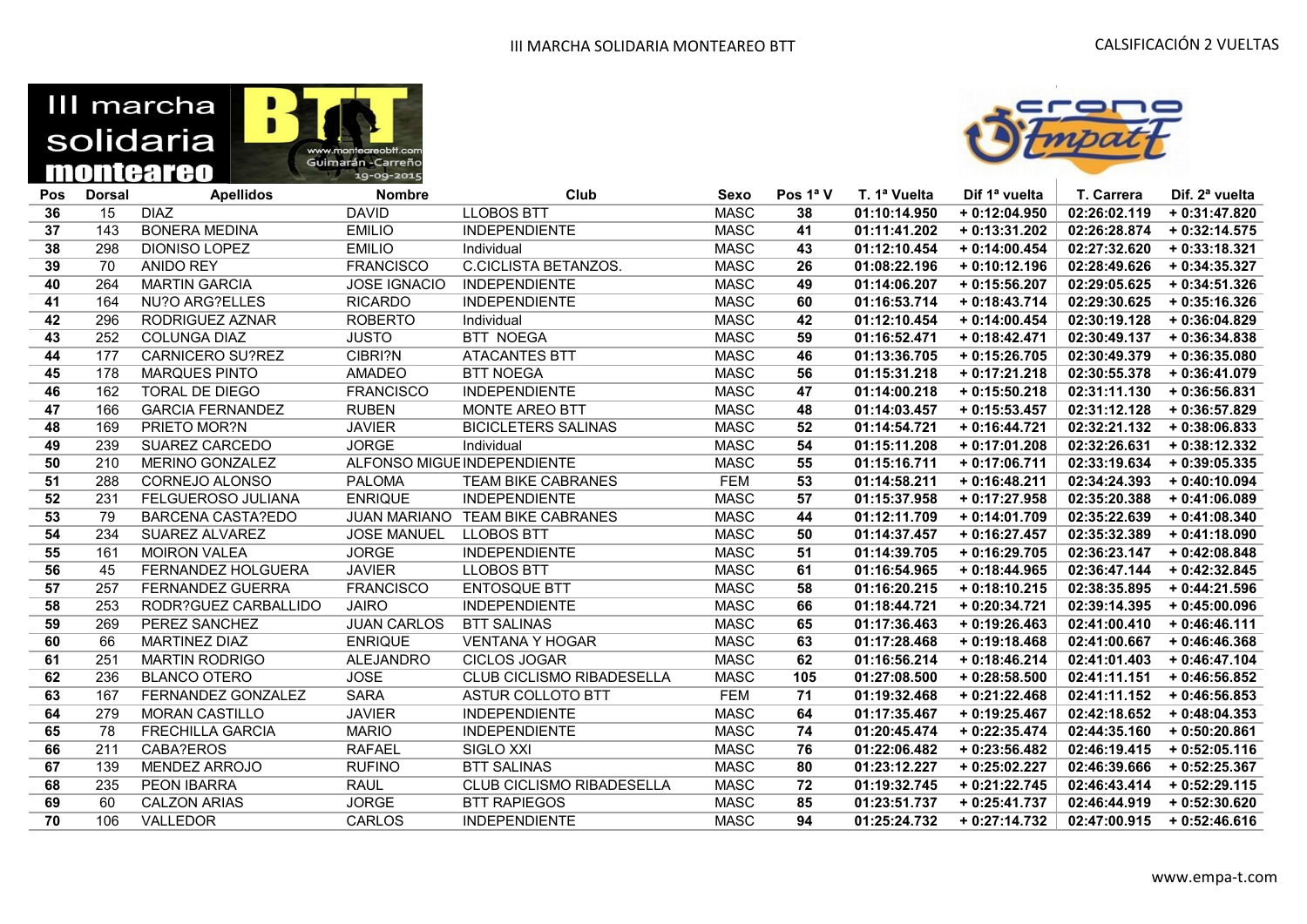

obtt.con



| Pos | <b>Dorsal</b> | <b>Apellidos</b>           | <b>Nombre</b>            | Club                               | <b>Sexo</b> | Pos 1ª V | T. 1ª Vuelta | Dif 1ª vuelta  | T. Carrera   | Dif. 2 <sup>a</sup> vuelta |
|-----|---------------|----------------------------|--------------------------|------------------------------------|-------------|----------|--------------|----------------|--------------|----------------------------|
| 71  | 116           | YANO PEREZ                 | <b>ORLANDO</b>           | <b>TEAM BIKE CABRANES</b>          | <b>MASC</b> | 68       | 01:19:16.222 | $+0:21:06.222$ | 02:47:03.168 | $+0:52:48.869$             |
| 72  | 33            | YANO ASSO                  |                          | JOSE ANTONIO TEAM BIKE CABRANES    | <b>MASC</b> | 69       | 01:19:16.471 | $+0:21:06.471$ | 02:47:03.423 | $+0.52:49.124$             |
| 73  | 32            | <b>FERNANDEZ GARCIA</b>    |                          | MANUEL ANTONI INDEPENDIENTE        | <b>MASC</b> | 79       | 01:23:06.985 | $+0:24:56.985$ | 02:48:04.170 | $+0:53:49.871$             |
| 74  | 85            | <b>ALVAREZ GARRIDO</b>     | <b>FRANCISCO</b>         | <b>INDEPENDIENTE</b>               | <b>MASC</b> | 75       | 01:20:45.724 | $+0:22:35.724$ | 02:48:08.676 | $+0:53:54.377$             |
| 75  | 126           | SANZ PE?A                  | JES?S                    | <b>CC ALTITUD</b>                  | <b>MASC</b> | 91       | 01:24:53.518 | $+0.26:43.518$ | 02:49:55.424 | $+0:55:41.125$             |
| 76  | 80            | PEREZ ALVAREZ              | <b>DANIEL</b>            | <b>LLOBOS BTT</b>                  | <b>MASC</b> | 81       | 01:23:19.479 | $+0.25:09.479$ | 02:50:52.432 | $+0.56:38.133$             |
| 77  | 247           | <b>GARCIA GONZALEZ</b>     |                          | PEDRO FRANCIS PE?A BTT VASMANKT!!! | <b>MASC</b> | 67       | 01:18:58.467 | $+0:20:48.467$ | 02:51:34.676 | $+0.57:20.377$             |
| 78  | 86            | <b>COLLAR PRIETO</b>       | <b>ANTONIO</b>           | <b>INDEPENDIENTE</b>               | <b>MASC</b> | 78       | 01:23:01.985 | $+0:24:51.985$ | 02:51:37.679 | $+0:57:23.380$             |
| 79  | 220           | <b>FERNANDEZ GARCIA</b>    | ALEJANDRO                | <b>INDEPENDIENTE</b>               | <b>MASC</b> | 90       | 01:24:52.987 | $+0:26:42.987$ | 02:53:04.681 | $+0.58:50.382$             |
| 80  | 52            | <b>DELMIRO CANTELI</b>     | <b>JOSE LUIS</b>         | <b>INDEPENDIENTE</b>               | <b>MASC</b> | 70       | 01:19:25.972 | $+0:21:15.972$ | 02:53:25.681 | $+0.59:11.382$             |
| 81  | 30            | <b>VEIRA DE LA FUENTE</b>  | <b>BERNARDO</b>          | <b>INDEPENDIENTE</b>               | <b>MASC</b> | 82       | 01:23:23.727 | $+0:25:13.727$ | 02:53:28.690 | $+0:59:14.391$             |
| 82  | 242           | <b>GUTIERREZ BLANCO</b>    | <b>JOS? ANTONIO</b>      | PORCEYO BTT                        | <b>MASC</b> | 102      | 01:26:08.983 | $+0:27:58.983$ | 02:53:51.940 | $+0:59:37.641$             |
| 83  | 221           | ?LVAREZ FERNANDEZ          | RUB?N                    | <b>INDEPENDIENTE</b>               | <b>MASC</b> | 104      | 01:26:45.738 | $+0.28:35.738$ | 02:54:17.184 | +1:00:02.885               |
| 84  | 225           | <b>GONZALEZ ALONSO</b>     | <b>OSCAR</b>             | <b>INDEPENDIENTE</b>               | <b>MASC</b> | 114      | 01:28:33.991 | $+0:30:23.991$ | 02:54:22.181 | $+1:00:07.882$             |
| 85  | 148           | <b>LOPEZ</b>               | <b>JULIO</b>             | PE?A BTT VASMANKT!!!               | <b>MASC</b> | 110      | 01:27:45.737 | $+0.29:35.737$ | 02:56:35.935 | + 1:02:21.636              |
| 86  | 64            | VAZQUEZ SANCHEZ            | MIGUEL ANGEL             | <b>INDEPENDIENTE</b>               | <b>MASC</b> | 84       | 01:23:48.228 | $+0.25:38.228$ | 02:56:44.937 | $+1:02:30.638$             |
| 87  | 215           | <b>FERNANDEZ GARCIA</b>    | <b>JORGE</b>             | <b>INDEPENDIENTE</b>               | <b>MASC</b> | 115      | 01:28:42.739 | $+0:30:32.739$ | 02:56:56.939 | $+1:02:42.640$             |
| 88  | 273           | FERREIRA FERNANDEZ         | <b>BENIGNO</b>           | <b>INDEPENDIENTE</b>               | <b>MASC</b> | 93       | 01:25:11.734 | $+0:27:01.734$ | 02:58:01.938 | $+1:03:47.639$             |
| 89  | 23            | <b>FERNANDEZ GONZALEZ</b>  | <b>DAVID</b>             | <b>INDEPENDIENTE</b>               | <b>MASC</b> | 77       | 01:22:56.486 | $+0:24:46.486$ | 02:58:56.941 | $+1:04:42.642$             |
| 90  | 142           | <b>FUENTES CASTRO</b>      | <b>CORSINO</b>           | <b>INDEPENDIENTE</b>               | <b>MASC</b> | 109      | 01:27:44.486 | $+0.29.34.486$ | 02:59:59.200 | $+1:05:44.901$             |
| 91  | 193           | PEREZ MU?IZ                | <b>DANIEL</b>            | <b>INDEPENDIENTE</b>               | <b>MASC</b> | 121      | 01:30:53.247 | $+0:32:43.247$ | 03:00:08.700 | $+1:05:54.401$             |
| 92  | 204           | ?LVAREZ V?ZQUEZ            | <b>JOS? CAMILO</b>       | <b>BTT REY PELAYO</b>              | <b>MASC</b> | 117      | 01:29:07.488 | $+0:30:57.488$ | 03:00:29.943 | $+1:06:15.644$             |
| 93  | 144           | <b>BONERA GARCIA</b>       | <b>JAVIER</b>            | <b>INDEPENDIENTE</b>               | <b>MASC</b> | 96       | 01:25:30.986 | $+0:27:20.986$ | 03:00:49.195 | $+1:06:34.896$             |
| 94  | 249           | <b>GUTIERREZ RODRIGUEZ</b> | <b>SANTIAGO</b>          | <b>PYNOSPERDIUS</b>                | <b>MASC</b> | 123      | 01:31:03.280 | $+0:32:53.280$ | 03:01:27.205 | + 1:07:12.906              |
| 95  | 187           | <b>VEIGA BARRIO</b>        | <b>GUSTAVO</b>           | <b>PYNOSPERDIUS</b>                | <b>MASC</b> | 112      | 01:28:16.996 | $+0.30:06.996$ | 03:01:27.699 | $+1:07:13.400$             |
| 96  | 173           | <b>MARTINEZ BLANCO</b>     | MANUEL ANGEL BTT NOEGA   |                                    | <b>MASC</b> | 107      | 01:27:36.738 | $+0:29:26.738$ | 03:02:51.199 | $+1:08:36.900$             |
| 97  | 171           | ?LVAREZ BLANCO             | <b>ALFREDO</b>           | <b>BTT NOEGA</b>                   | <b>MASC</b> | 116      | 01:28:45.488 | $+0:30:35.488$ | 03:02:53.949 | $+1:08:39.650$             |
| 98  | 19            | ABLANEDO RODRIGUEZ         | CARLOS FRANCI EL PEDALIN |                                    | <b>MASC</b> | 89       | 01:24:05.983 | $+0.25:55.983$ | 03:03:45.454 | $+1:09:31.155$             |
| 99  | 284           | PIEDRA HERNANDEZ           | <b>IGNACIO</b>           | <b>INDEPENDIENTE</b>               | <b>MASC</b> | 103      | 01:26:27.984 | $+0.28:17.984$ | 03:03:45.457 | $+1:09:31.158$             |
| 100 | 35            | <b>GONZALEZ RODRIGUEZ</b>  | <b>CONSTANTINO</b>       | <b>PE?A FARU PE?ES BTT</b>         | <b>MASC</b> | 86       | 01:23:59.478 | $+0.25:49.478$ | 03:04:40.716 | $+1:10:26.417$             |
| 101 | 270           | DE LA CRUZ FERNANDEZ       | <b>JUAN</b>              | <b>TO PARRIBA</b>                  | <b>MASC</b> | 88       | 01:24:01.228 | $+0:25:51.228$ | 03:04:41.207 | +1:10:26.908               |
| 102 | 44            | SANTIANES CUERVO           | <b>JAIME</b>             | PE?A FARU PE?ES BTT                | <b>MASC</b> | 87       | 01:24:00.728 | $+0.25:50.728$ | 03:04:42.706 | + 1:10:28.407              |
| 103 | 21            | PEREZ LOPEZ                |                          | MANUEL ANTONIPE?A FARU PE?ES BTT   | <b>MASC</b> | 97       | 01:25:30.989 | + 0:27:20.989  | 03:04:43.213 | $+1:10:28.914$             |
| 104 | 49            | <b>RUIZ MENDEZ</b>         | ANGEL                    | <b>BTT REPECHIN</b>                | <b>MASC</b> | 120      | 01:30:50.781 | $+0:32:40.781$ | 03:04:53.219 | + 1:10:38.920              |
| 105 | 200           | ALONSO ARDURA              |                          | JUAN ANTONIO BTT REY PELAYO        | <b>MASC</b> | 113      | 01:28:17.243 | $+0:30:07.243$ | 03:06:33.213 | $+1:12:18.914$             |
|     |               |                            |                          |                                    |             |          |              |                |              |                            |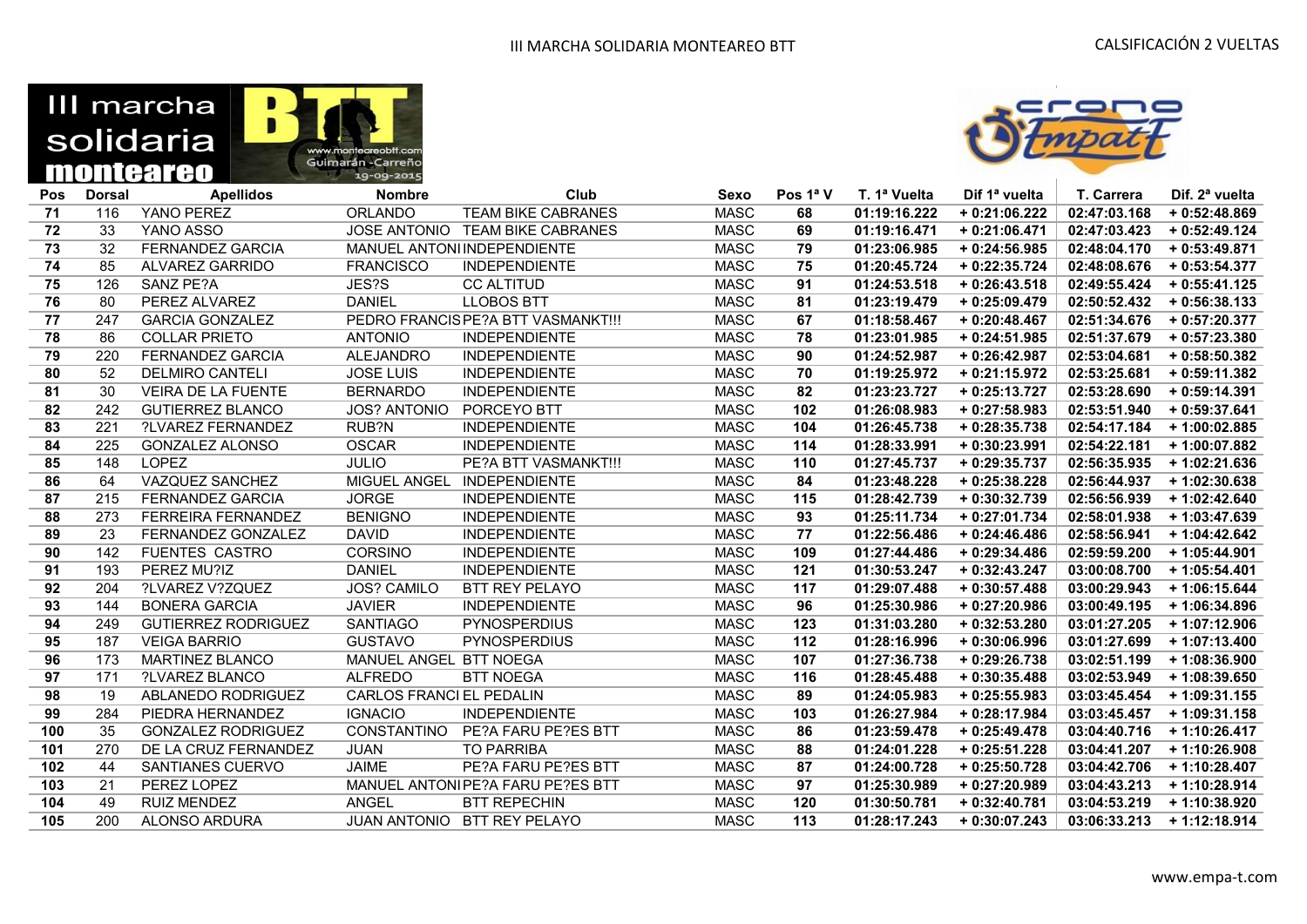| III marcha |                                  |
|------------|----------------------------------|
| solidaria  | www.montegreobtt.com             |
| monteareo  | Guimarán - Carreño<br>19-09-2015 |



| Pos              | <b>Dorsal</b> | <b>Apellidos</b>           | <b>Nombre</b>       | Club                               | Sexo        | Pos $1^a$ V | T. 1ª Vuelta | Dif 1ª vuelta  | T. Carrera   | Dif. 2 <sup>a</sup> vuelta |
|------------------|---------------|----------------------------|---------------------|------------------------------------|-------------|-------------|--------------|----------------|--------------|----------------------------|
| 106              | 110           | <b>FRECHILLA GARCIA</b>    | <b>MIGUEL</b>       | <b>INDEPENDIENTE</b>               | <b>MASC</b> | 140         | 01:35:03.503 | $+0.36:53.503$ | 03:07:35.711 | $+1:13:21.412$             |
| 107              | 102           | <b>GONZALEZ GONZALEZ</b>   | <b>JOSE LUIS</b>    | <b>CLUB BTT SORDOS DE ASTURIAS</b> | <b>MASC</b> | 101         | 01:25:51.484 | $+0:27:41.484$ | 03:08:14.213 | $+1:13:59.914$             |
| 108              | 103           | LOPEZ GONZALEZ             | <b>EDUARDO</b>      | CLUB BTT SORDOS DE ASTURIAS        | <b>MASC</b> | 100         | 01:25:49.734 | $+0:27:39.734$ | 03:08:14.463 | $+1:14:00.164$             |
| 109              | 188           | <b>GARCIA GARCIA</b>       | <b>JOSE IVAN</b>    | <b>INDEPENDIENTE</b>               | <b>MASC</b> | 124         | 01:31:06.250 | $+0:32:56.250$ | 03:09:33.215 | $+1:15:18.916$             |
| 110              | 262           | <b>GARCIA LOPEZ</b>        |                     | MANUEL ANGEL MADRE?EROS BIKE       | <b>MASC</b> | 108         | 01:27:39.238 | $+0:29:29.238$ | 03:09:37.713 | $+1:15:23.414$             |
| $111$            | 261           | OTERO FERNANDEZ            | <b>JES?S MANUEL</b> | Individual                         | <b>MASC</b> | 127         | 01:31:29.496 | $+0:33:19.496$ | 03:11:49.220 | + 1:17:34.921              |
| 112              | 134           | <b>REVUELTA FERNANDEZ</b>  | <b>CRISTIAN</b>     | <b>INDEPENDIENTE</b>               | <b>MASC</b> | 151         | 01:36:43.756 | $+0.38:33.756$ | 03:11:49.222 | $+1:17:34.923$             |
| 113              | 206           | <b>GARC?A GONZALEZ</b>     | <b>JAVIER</b>       | <b>INDEPENDIENTE</b>               | <b>MASC</b> | 179         | 01:40:06.140 | $+0:41:56.140$ | 03:14:32.226 | + 1:20:17.927              |
| $114$            | 263           | <b>CANAL DIAZ</b>          | <b>ALFONSO</b>      | <b>INDEPENDIENTE</b>               | <b>MASC</b> | 158         | 01:37:13.762 | $+0.39:03.762$ | 03:16:32.729 | $+1:22:18.430$             |
| $115$            | 170           | <b>ALVAREZ GONZALEZ</b>    | <b>ENRIQUE</b>      | <b>MONTEAREO BTT</b>               | <b>MASC</b> | 126         | 01:31:24.495 | $+0:33:14.495$ | 03:16:45.233 | + 1:22:30.934              |
| 116              | 182           | <b>ALONSO GARCIA</b>       | <b>PELAYO</b>       | ANGELA CAMPEONA                    | <b>MASC</b> | 122         | 01:30:57.744 | $+0:32:47.744$ | 03:16:45.521 | $+1:22:31.222$             |
| 117              | 12            | <b>GARCIA VELASCO</b>      | <b>DANIEL</b>       | <b>INDEPENDIENTE</b>               | <b>MASC</b> | 129         | 01:31:32.495 | $+0:33:22.495$ | 03:16:45.523 | + 1:22:31.224              |
| $\overline{118}$ | 111           | <b>GARCIA JUNQUERA</b>     | <b>ALEJANDRO</b>    | <b>MONTE AREO BTT</b>              | <b>MASC</b> | 170         | 01:39:02.140 | $+0.40:52.140$ | 03:16:46.480 | + 1:22:32.181              |
| 119              | 198           | RODRIGUEZ MAZUELAS         | <b>CONSTANTINO</b>  | <b>INDEPENDIENTE</b>               | <b>MASC</b> | 167         | 01:38:39.140 | $+0:40:29.140$ | 03:16:56.731 | $+1:22:42.432$             |
| 120              | 58            | <b>ARANDA</b>              | <b>JOSE IGNACIO</b> | MONTE AREO BTT                     | <b>MASC</b> | 130         | 01:31:35.248 | $+0:33:25.248$ | 03:17:44.238 | + 1:23:29.939              |
| 121              | 217           | <b>GARCA RODRIGUEZ</b>     | <b>RAUL</b>         | TOUS PA TOUS                       | <b>MASC</b> | 144         | 01:36:24.261 | $+0:38:14.261$ | 03:18:04.737 | $+1:23:50.438$             |
| $122$            | 245           | <b>NAVES GARC?A</b>        | <b>JUAN</b>         | <b>INDEPENDIENTE</b>               | <b>MASC</b> | 149         | 01:36:35.900 | $+0:38:25.900$ | 03:18:04.738 | $+1:23:50.439$             |
| 123              | 51            | <b>SUAREZ BLANCO</b>       | <b>VICTOR</b>       | <b>INDEPENDIENTE</b>               | <b>MASC</b> | 148         | 01:36:25.258 | $+0:38:15.258$ | 03:18:05.986 | $+1:23:51.687$             |
| 124              | 174           | SOWERBY ZUAZUA             | <b>EDUARDO</b>      | <b>BTT NOEGA</b>                   | <b>MASC</b> | 162         | 01:37:38.759 | $+0.39:28.759$ | 03:19:45.738 | $+1:25:31.439$             |
| 125              | 250           | <b>FERNANDEZ ALVAREZ</b>   | <b>ADRIAN</b>       | Individual                         | <b>MASC</b> | 188         | 01:42:04.160 | $+0:43:54.160$ | 03:20:08.486 | $+1:25:54.187$             |
| 126              | 172           | <b>GAVELA CANGA</b>        | <b>IGNACIO</b>      | <b>INDEPENDIENTE</b>               | <b>MASC</b> | 166         | 01:38:31.190 | $+0:40:21.190$ | 03:21:23.493 | $+1:27:09.194$             |
| 127              | 226           | MENDEZ OVIA?O              | <b>MANUEL</b>       | <b>INDEPENDIENTE</b>               | <b>MASC</b> | 133         | 01:33:30.750 | $+0:35:20.750$ | 03:22:19.494 | $+1:28:05.195$             |
| 128              | 191           | <b>MORENO URIA</b>         | <b>FRANCISCO</b>    | <b>RAPOSOS</b>                     | <b>MASC</b> | 132         | 01:33:29.250 | $+0:35:19.250$ | 03:22:19.753 | $+1:28:05.454$             |
| 129              | 238           | <b>COSTALES FERNANDEZ</b>  | <b>FELIX</b>        | <b>INDEPENDIENTE</b>               | <b>MASC</b> | 161         | 01:37:17.258 | $+0.39:07.258$ | 03:24:24.499 | $+1:30:10.200$             |
| 130              | 54            | <b>GARCIA PEREZ</b>        |                     | <b>CARLOS ANTONI INDEPENDIENTE</b> | <b>MASC</b> | 156         | 01:37:10.110 | $+0:39:00.110$ | 03:25:28.150 | $+1:31:13.851$             |
| 131              | 254           | RODRIGUEZ CAMBLOR          | <b>HERMINIO</b>     | <b>INDEPENDIENTE</b>               | <b>MASC</b> | 160         | 01:37:15.512 | $+0.39:05.512$ | 03:25:29.505 | $+1:31:15.206$             |
| 132              | 55            | FERNANDEZ LEONARDO         | <b>TOMAS</b>        | <b>INDEPENDIENTE</b>               | <b>MASC</b> | 159         | 01:37:14.269 | $+0.39:04.269$ | 03:25:30.200 | $+1:31:15.901$             |
| 133              | 233           | <b>CONDE VELASCO</b>       | MIGUEL ANGEL        | <b>INDEPENDIENTE</b>               | <b>MASC</b> | 118         | 01:30:17.994 | $+0:32:07.994$ | 03:25:37.498 | $+1:31:23.199$             |
| 134              | 135           | <b>GARC?A ANTON</b>        | <b>DANIEL</b>       | <b>INDEPENDIENTE</b>               | <b>MASC</b> | 168         | 01:38:57.120 | $+0:40:47.120$ | 03:26:49.753 | $+1:32:35.454$             |
| 135              | 10            | <b>CASTANON MONTESERIN</b> | GONZALO             | <b>INDEPENDIENTE</b>               | <b>MASC</b> | 150         | 01:36:36.500 | $+0.38:26.500$ | 03:27:30.256 | $+1:33:15.957$             |
| 136              | 8             | <b>LOPEZ DIAZ</b>          | <b>JAVIER</b>       | <b>INDEPENDIENTE</b>               | <b>MASC</b> | 189         | 01:42:09.190 | $+0:43:59.190$ | 03:27:35.769 | $+1:33:21.470$             |
| 137              | 196           | MEN?NDEZ GARC?A            | <b>ANTONIO</b>      | <b>ENTOSQU? BTT</b>                | <b>MASC</b> | 181         | 01:40:19.240 | $+0.42:09.240$ | 03:28:30.760 | $+1:34:16.461$             |
| 138              | 276           | <b>SILVESTRE</b>           | <b>RICARDO</b>      | <b>ENTOSQUE BTT</b>                | <b>MASC</b> | 172         | 01:39:04.762 | $+0:40:54.762$ | 03:28:31.759 | $+1:34:17.460$             |
| 139              | 186           | <b>ARENAS BARROS</b>       | <b>SANTIAGO</b>     | <b>INDEPENDIENTE</b>               | <b>MASC</b> | 165         | 01:38:13.140 | $+0:40:03.140$ | 03:28:49.760 | $+1:34:35.461$             |
| 140              | 280           | <b>CORTINA MARTINEZ</b>    | CARLOS              | Individual                         | <b>MASC</b> | 175         | 01:39:16.762 | $+0:41:06.762$ | 03:28:53.757 | $+1:34:39.458$             |
|                  |               |                            |                     |                                    |             |             |              |                |              |                            |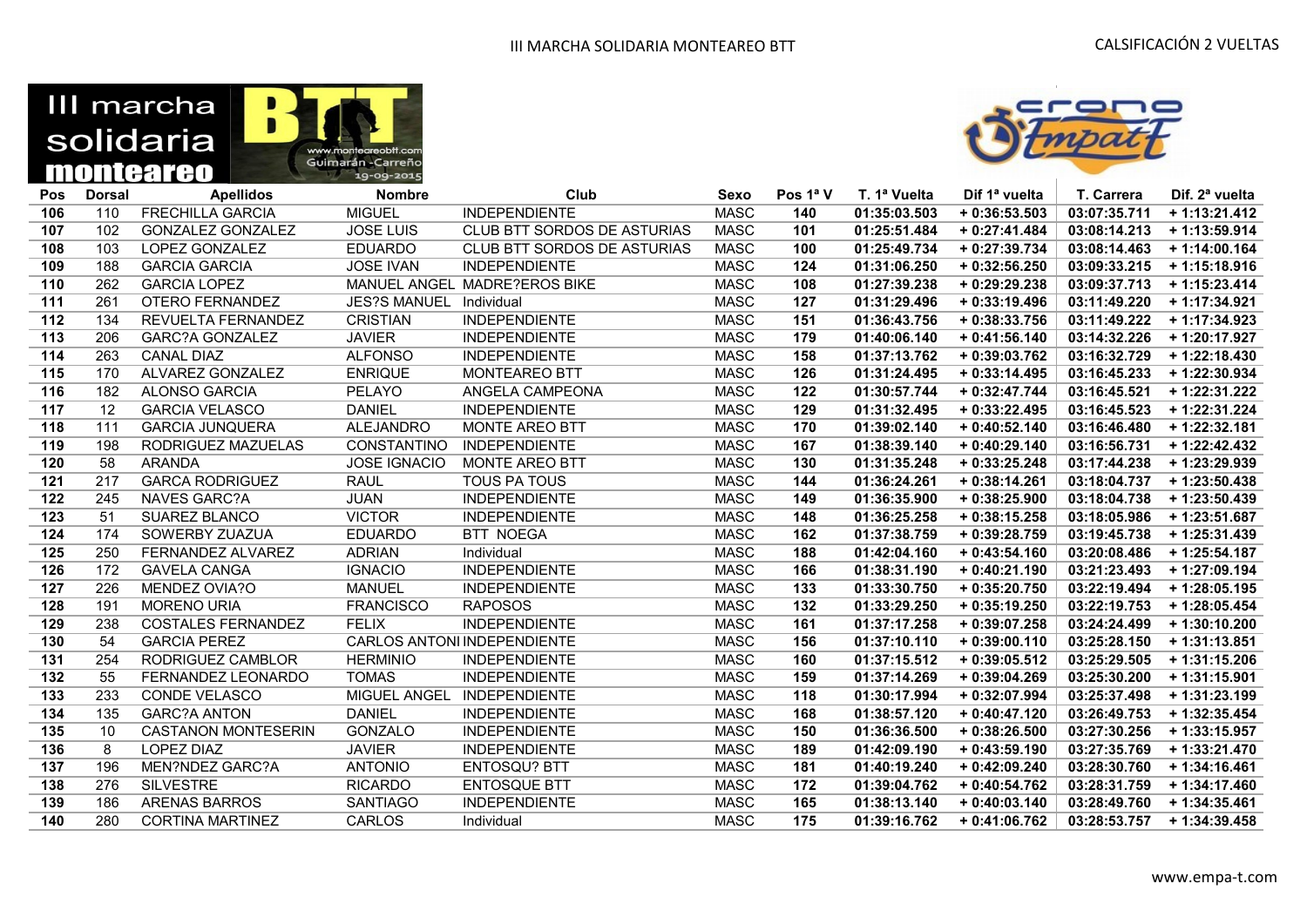| III marcha |                                  |
|------------|----------------------------------|
| solidaria  | www.montegreobtt.com             |
| monteareo  | Guimarán - Carreño<br>19-09-2015 |



| Pos   | <b>Dorsal</b> | <b>Apellidos</b>                         | <b>Nombre</b>          | Club                          | <b>Sexo</b> | Pos 1ª V | T. 1ª Vuelta | Dif 1ª vuelta  | T. Carrera   | Dif. 2 <sup>a</sup> vuelta |
|-------|---------------|------------------------------------------|------------------------|-------------------------------|-------------|----------|--------------|----------------|--------------|----------------------------|
| 141   | 185           | MARQUEZ CASTRO                           | <b>JUAN JOSE</b>       | <b>INDEPENDIENTE</b>          | <b>MASC</b> | 176      | 01:39:24.515 | $+0:41:14.515$ | 03:29:23.513 | $+1:35:09.214$             |
| $142$ | 50            | <b>VELEDA DIAZ</b>                       | <b>JOSE</b>            | <b>TEAM BIKE CABRANES</b>     | <b>MASC</b> | 207      | 01:45:53.281 | $+0:47:43.281$ | 03:30:49.140 | $+1:36:34.841$             |
| 143   | 183           | <b>REY CAMARA</b>                        | <b>FERNANDO</b>        | <b>INDEPENDIENTE</b>          | <b>MASC</b> | 143      | 01:35:26.503 | $+0:37:16.503$ | 03:31:31.130 | $+1:37:16.831$             |
| 144   | 266           | <b>LARREA FERNANDEZ</b>                  | <b>JAVIER</b>          | <b>INDEPENDIENTE</b>          | <b>MASC</b> | 180      | 01:40:09.764 | $+0:41:59.764$ | 03:31:33.265 | $+1:37:18.966$             |
| 145   | 9             | <b>GARCIA BRAÑA</b>                      | <b>OLIVA</b>           | <b>INDEPENDIENTE</b>          | <b>FEM</b>  | 204      | 01:44:03.282 | $+0.45:53.282$ | 03:32:18.515 | $+1:38:04.216$             |
| 146   | 151           | <b>GARCIA MARTINEZ DE LAHID/ IGNACIO</b> |                        | <b>INDEPENDIENTE</b>          | <b>MASC</b> | 131      | 01:33:20.000 | $+0.35:10.000$ | 03:32:28.516 | $+1:38:14.217$             |
| 147   | 195           | RODRIGUEZ SANTABARBARA GUIOMAR           |                        | <b>BTT NOEGA</b>              | <b>FEM</b>  | 200      | 01:43:37.523 | $+0.45:27.523$ | 03:33:01.180 | $+1:38:46.881$             |
| 148   | 63            | GARCIA MARTINEZ DE LAHID/ FERNANDO       |                        | <b>TEAM BIKE CABRANES</b>     | <b>MASC</b> | 219      | 01:48:35.785 | $+0:50:25.785$ | 03:33:39.769 | $+1:39:25.470$             |
| 149   | 219           | ALVAREZ ALVAREZ                          | <b>JOAQUIN</b>         | <b>INDEPENDIENTE</b>          | <b>MASC</b> | 195      | 01:43:04.210 | $+0:44:54.210$ | 03:33:45.518 | $+1:39:31.219$             |
| 150   | 22            | <b>ESCUDERO PARDO</b>                    | <b>IGNACIO</b>         | <b>INDEPENDIENTE</b>          | <b>MASC</b> | 185      | 01:41:52.271 | $+0:43:42.271$ | 03:37:03.277 | $+1:42:48.978$             |
| 151   | 138           | PRADO FERNANDEZ                          | <b>JULIO</b>           | <b>INDEPENDIENTE</b>          | <b>MASC</b> | 199      | 01:43:33.220 | $+0:45:23.220$ | 03:37:16.534 | $+1:43:02.235$             |
| 152   | 189           | <b>FERNANDEZ HERES</b>                   |                        | V?CTOR MANUEI MADRE?EROS BIKE | <b>MASC</b> | 183      | 01:41:46.288 | $+0:43:36.288$ | 03:37:39.288 | + 1:43:24.989              |
| 153   | 124           | <b>COCA RODRIGUEZ</b>                    | <b>JORDAN</b>          | <b>INDEPENDIENTE</b>          | <b>MASC</b> | 197      | 01:43:14.220 | $+0:45:04.220$ | 03:38:37.778 | + 1:44:23.479              |
| 154   | 165           | NUÑO ROBLEDO                             | <b>RICARDO</b>         | <b>INDEPENDIENTE</b>          | <b>MASC</b> | 139      | 01:34:55.751 | $+0:36:45.751$ | 03:40:15.532 | $+1:46:01.233$             |
| 155   | 71            | DE PRADA TEJEDOR                         | <b>FERNANDO</b>        | <b>INDEPENDIENTE</b>          | <b>MASC</b> | 184      | 01:41:47.210 | $+0.43:37.210$ | 03:40:19.296 | + 1:46:04.997              |
| 156   | 232           | <b>ALVAREZ FALCON</b>                    | <b>GERMAN</b>          | <b>INDEPENDIENTE</b>          | <b>MASC</b> | 235      | 01:57:20.801 | $+0:59:10.801$ | 03:42:31.535 | $+1:48:17.236$             |
| 157   | 98            | <b>ABAD MARTIN</b>                       | <b>ANGEL</b>           | Individual                    | <b>MASC</b> | 186      | 01:41:57.270 | $+0:43:47.270$ | 03:43:01.296 | $+1:48:46.997$             |
| 158   | 92            | PINILLA DE LA HORRA                      | <b>JULIO</b>           | <b>INDEPENDIENTE</b>          | <b>MASC</b> | 187      | 01:41:58.300 | $+0:43:48.300$ | 03:43:01.298 | $+1:48:46.999$             |
| 159   | 93            | LOPEZ PEREZ                              | <b>JESUS</b>           | <b>INDEPENDIENTE</b>          | <b>MASC</b> | 134      | 01:33:42.751 | $+0:35:32.751$ | 03:43:01.545 | $+1:48:47.246$             |
| 160   | 125           | <b>GONZALEZ VILLANUEVA</b>               | <b>BERNARDO</b>        | <b>MOFUSU BTT</b>             | <b>MASC</b> | 182      | 01:40:54.274 | $+0.42:44.274$ | 03:43:46.289 | $+1:49:31.990$             |
| 161   | 190           | <b>GARCIA RUIZ</b>                       | <b>NACHO</b>           | <b>INDEPENDIENTE</b>          | <b>MASC</b> | 221      | 01:48:48.786 | $+0:50:38.786$ | 03:43:56.548 | + 1:49:42.249              |
| 162   | 222           | <b>RODRIGUEZ</b>                         | <b>ALEJANDRA</b>       | <b>INDEPENDIENTE</b>          | <b>FEM</b>  | 222      | 01:48:57.350 | $+0:50:47.350$ | 03:43:57.290 | $+1:49:42.991$             |
| 163   | 39            | <b>GONZALEZ</b>                          | <b>ANDRES</b>          | <b>INDEPENDIENTE</b>          | <b>MASC</b> | 154      | 01:36:52.756 | $+0.38:42.756$ | 03:44:56.550 | + 1:50:42.251              |
| 164   | 156           | FERNANDEZ RIESGO                         | <b>BRIAN</b>           | <b>INDEPENDIENTE</b>          | <b>MASC</b> | 191      | 01:42:55.520 | $+0:44:45.520$ | 03:47:43.796 | + 1:53:29.497              |
| 165   | 157           | <b>CRUCES CABALLERO</b>                  |                        | FRANCISCO JAVIINDEPENDIENTE   | <b>MASC</b> | 218      | 01:47:50.532 | $+0.49:40.532$ | 03:51:18.804 | $+1:57:04.505$             |
| 166   | 180           | <b>ZAETA TORRIJO</b>                     | <b>JAVIER</b>          | <b>BTT NOEGA</b>              | <b>MASC</b> | 214      | 01:47:38.531 | $+0.49:28.531$ | 03:52:36.570 | + 1:58:22.271              |
| 167   | 194           | <b>MAESTRO DEL ESTAL</b>                 | <b>JAVIER</b>          | <b>BTT NOEGA</b>              | <b>MASC</b> | 215      | 01:47:40.285 | $+0.49:30.285$ | 03:52:37.811 | $+1:58:23.512$             |
| 168   | 179           | <b>SANTOS GARCIA</b>                     | JOSE ALBERTO BTT NOEGA |                               | <b>MASC</b> | 201      | 01:43:48.522 | $+0:45:38.522$ | 03:52:37.814 | $+1:58:23.515$             |
| 169   | 7             | <b>LOPEZ GARCIA</b>                      | <b>PAULA</b>           | <b>INDEPENDIENTE</b>          | <b>FEM</b>  | 220      | 01:48:47.287 | $+0:50:37.287$ | 03:54:02.600 | $+1:59:48.301$             |
| 170   | 40            | <b>DIAZ FANJUL</b>                       | <b>ELOY</b>            | <b>INDEPENDIENTE</b>          | <b>MASC</b> | 196      | 01:43:06.521 | $+0:44:56.521$ | 03:54:03.630 | $+1:59:49.331$             |
| 171   | 289           | <b>MIGUEZ BARROSO</b>                    | PABLO                  | <b>INDEPENDIENTE</b>          | <b>MASC</b> | 206      | 01:44:56.775 | $+0:46:46.775$ | 03:56:47.318 | $+2:02:33.019$             |
| 172   | 83            | <b>ALONSO FERNANDEZ</b>                  |                        | MANUEL FAUSTILINDEPENDIENTE   | <b>MASC</b> | 246      | 02:00:28.810 | $+1:02:18.810$ | 03:58:44.710 | $+2:04:30.411$             |
| 173   | 243           | <b>SUAREZ FERNANDEZ</b>                  | <b>JORGE</b>           | <b>T3AM ARRASTRA EL CODO</b>  | <b>MASC</b> | 211      | 01:47:05.529 | $+0:48:55.529$ | 04:04:24.835 | $+2:10:10.536$             |
| 174   | 209           | <b>DIAZ GARCIA</b>                       | <b>DAVID</b>           | <b>INDEPENDIENTE</b>          | <b>MASC</b> | 233      | 01:57:02.303 | $+0.58:52.303$ | 04:04:29.451 | $+2:10:15.152$             |
| 175   | 153           | <b>LLANO CARUS</b>                       | <b>ASTOR</b>           | <b>LLOBOS BTT</b>             | <b>MASC</b> | 193      | 01:42:58.521 | $+0:44:48.521$ | 04:04:33.830 | $+2:10:19.531$             |
|       |               |                                          |                        |                               |             |          |              |                |              |                            |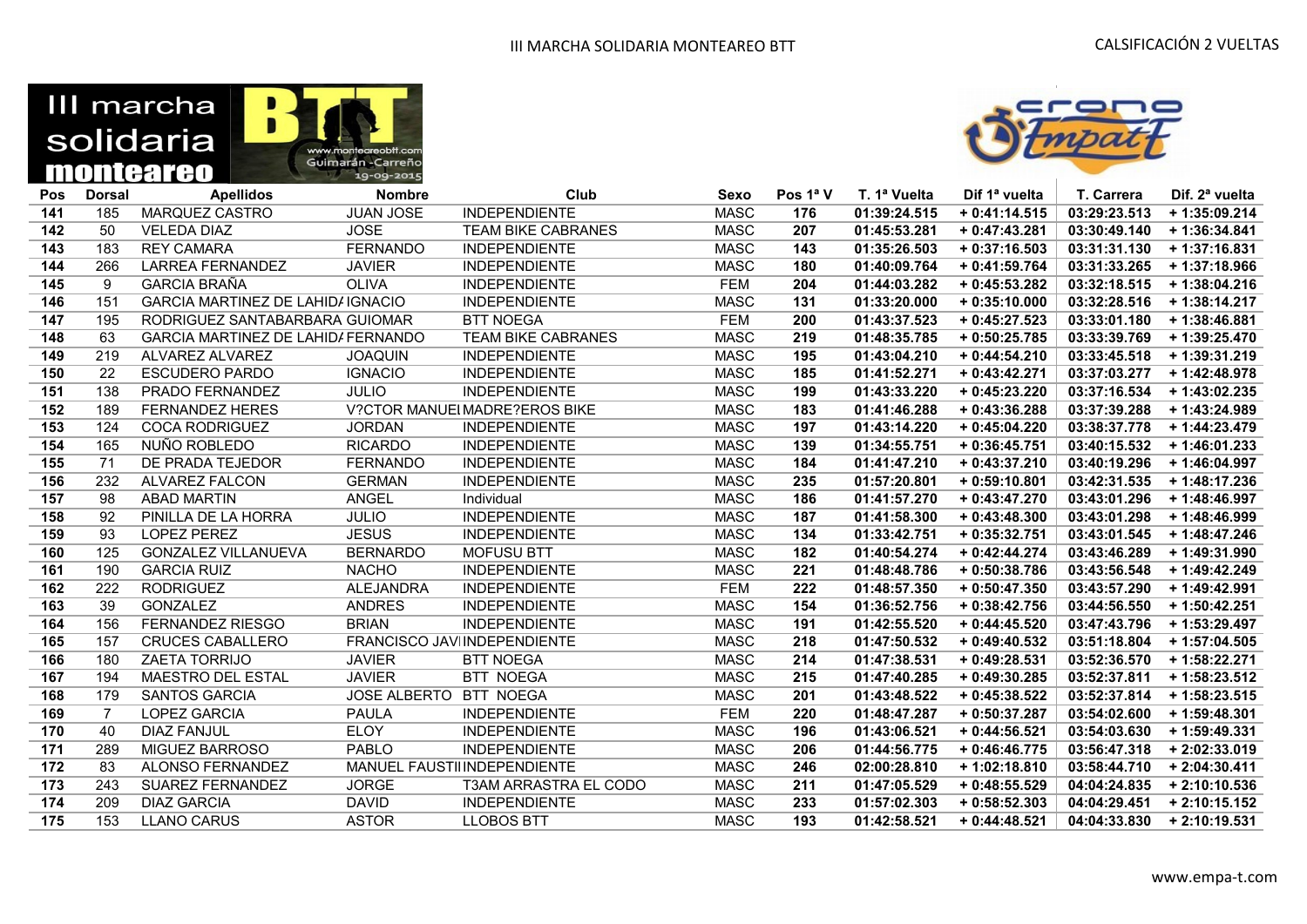|     |               | III marcha<br>solidaria<br>monteareo | www.montegreobtt.com<br>Guimarán-Carreño<br>19-09-2015 |
|-----|---------------|--------------------------------------|--------------------------------------------------------|
| Pos | <b>Dorsal</b> | <b>Apellidos</b>                     | <b>Nombre</b>                                          |
|     |               |                                      |                                                        |



| Pos | Dorsal | <b>Apellidos</b>    | Nombre       | Club                 | Sexo        | Pos 1ª V | . 1ª Vuelta  | Dif 1ª vuelta  | Carrera      | Dif. 2ª vuelta |
|-----|--------|---------------------|--------------|----------------------|-------------|----------|--------------|----------------|--------------|----------------|
| 176 | -207   | LLANO FERNANDEZ     | DAVID        | <b>INDEPENDIENTE</b> | <b>MASC</b> | 234      | 01:57:02.540 | $+0.58:52.540$ | 04:04:40.830 | $+2:10:26.531$ |
| 177 | 137    | LAMAZARES FERNANDEZ | <b>PABLO</b> | I I OBOS BTT         | MASC        | 213      | 01:47:15.310 | $+0.49:05.310$ | 04:04:44.960 | + 2:10:30.661  |
| 178 | 146    | AI VAREZ BUCETAS    | JAVIER       | <b>INDEPENDIENTE</b> | MASC        | 203      | 01:43:57.773 | $+0.45:47.773$ | 04:04:48.696 | $+2:10:34.397$ |
| 179 | 118    | MARTINEZ SANCHEZ    | ABEL ARDO    | <b>INDEPENDIENTE</b> | MASC        | 229      | 01:53:32.548 | $+0.55:22.548$ | 04:06:06.589 | $+2:11:52.290$ |
| 180 | 12     | NOSTI MENENDEZ      | IVAN.        | <b>INDEPENDIENTE</b> | MASC        | 230      | 01:53:33.480 | $+0.55:23.480$ | 04:06:06.837 | $+2:11:52.538$ |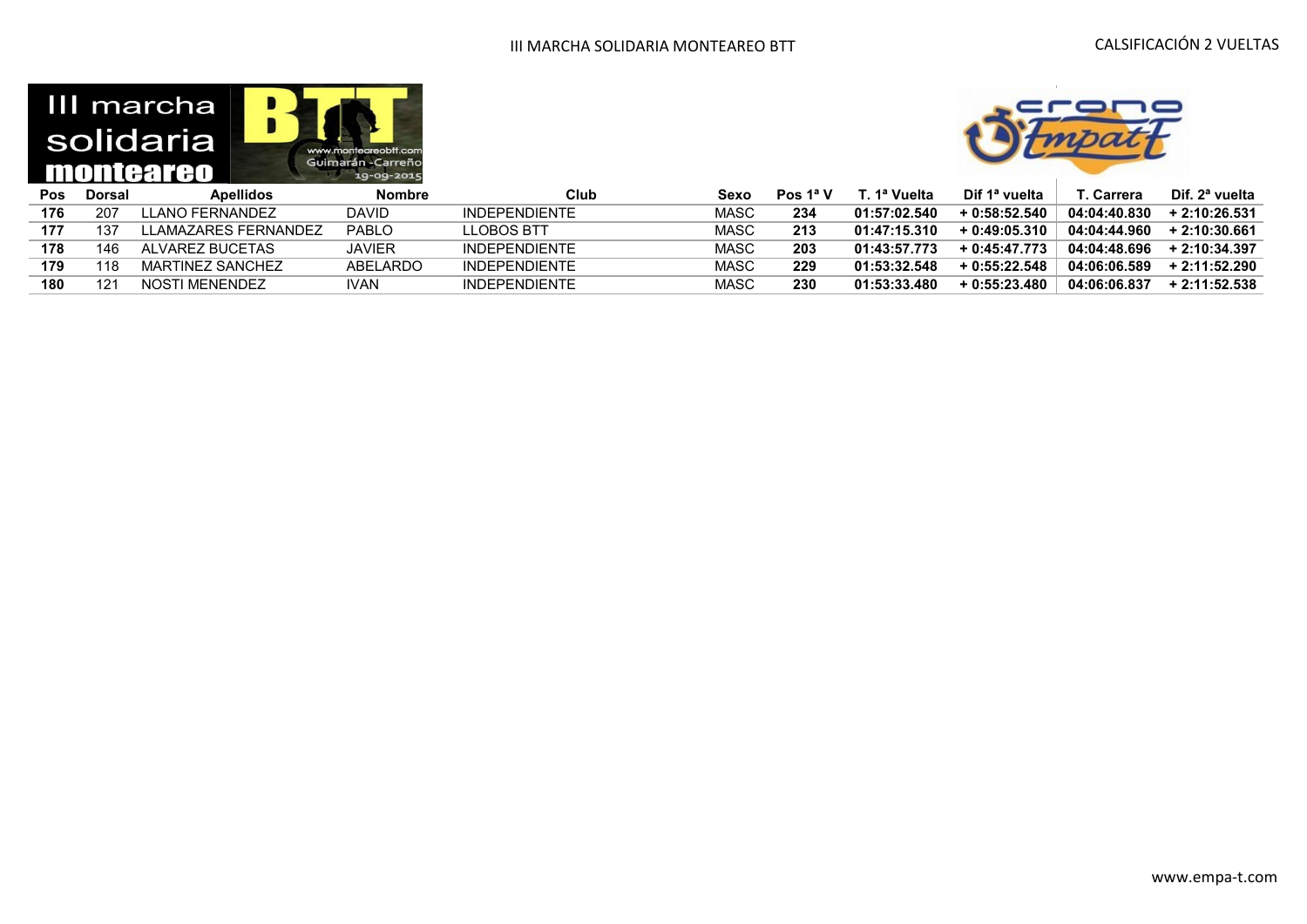



| Pos            | Dorsal         | T. 1ª Vuelta | Apellidos                    | Nombre                       | Club                                              | Sexo            | Dif General    |
|----------------|----------------|--------------|------------------------------|------------------------------|---------------------------------------------------|-----------------|----------------|
| $\mathbf{1}$   | 4              | 00:57:42.420 | DEL CUETO FERNANDEZ          | JAVIER                       | CANGAS DE ONIS CICLISMO ALPACA-PRODECOF MASCULINO |                 | $+0:00:00.000$ |
| $\overline{2}$ | 5              | 00:59:57.928 | <b>CUERVO RODRIGUEZ</b>      | <b>JOSE ANGEL</b>            | CANGAS DE ONIS CICLISMO ALPACA-PRODECOF MASCULINO |                 | $+0:02:15.508$ |
| 3              | $\overline{2}$ | 01:01:53.930 | RODRIGUEZ GRANDIO            | ALEJANDRO                    | MMR BIKES                                         | MASCULINO       | $+0:04:11.510$ |
| 4              | 43             | 01:01:54.432 | FERNANDEZ GARCIA             | <b>FABIAN</b>                | INDEPENDIENTE                                     | MASCULINO       | $+0:04:12.012$ |
| 5              | $\mathbf{1}$   | 01:01:54.436 | PRIETO GONZALEZ              | MARCO ANTONIO                | MMR BIKES                                         | MASCULINO       | $+0:04:12.016$ |
| 6              | 278            | 01:01:55.678 | PEREZ GONZALEZ               | <b>JOSE ADRIEL</b>           | <b>DEBRA</b>                                      | MASCULINO       | $+0:04:13.258$ |
| $\overline{7}$ | 272            | 01:01:56.186 | GONZALEZ FERNANDEZ-POL DAVID |                              | A.C.D. CARES-DEVA                                 | MASCULINO       | $+0:04:13.766$ |
| 8              | 255            | 01:01:56.678 | DIAZ SUAREZ                  | JAVIER                       | C <sub>2</sub> C                                  | MASCULINO       | $+0:04:14.258$ |
| 9              | 67             | 01:01:58.940 | DIAZ PALACIO                 | <b>ELIAS</b>                 | CCSARIEGOBIKE                                     | MASCULINO       | $+0:04:16.520$ |
| 10             | 119            | 01:02:00.178 | MENENDEZ FERNANDEZ           | BERNARDO                     | CCSARIEGOBIKE                                     | MASCULINO       | $+0:04:17.758$ |
| 11             | 3              | 01:02:20.187 | <b>ORDAS YUSTO</b>           | DAVID                        | <b>ASTURC?N BTT</b>                               | MASCULINO       | $+0:04:37.767$ |
| 12             | 132            | 01:03:43.682 | <b>GARCIA CASTELAO</b>       | <b>VICTOR MANUEL</b>         | INDEPENDIENTE                                     | MASCULINO       | $+0:06:01.262$ |
| 13             | 20             | 01:04:33.937 | CASTIELLO GONZALEZ           | FABIO                        | TEAM BIKE CABRANES                                | MASCULINO       | $+0:06:51.517$ |
| 14             | 244            | 01:04:50.438 | ALVAREZ FERNANDEZ            | DANIEL                       | CBTT VALLES DEL OSO                               | MASCULINO       | $+0:07:08.018$ |
| 15             | 216            | 01:04:50.687 | <b>CUERVO RODRIGUEZ</b>      | <b>IVAN</b>                  | PE?A BTT LA DEVA                                  | MASCULINO       | $+0:07:08.267$ |
| 16             | 76             | 01:05:32.937 | ALVAREZ COLMENAR             | MANUEL ANTONIO BTT NOEGA     |                                                   | MASCULINO       | $+0:07:50.517$ |
| 17             | 89             | 01:06:01.190 | CARRIO SUAREZ                | <b>SERGIO</b>                | CANGAS DE ONIS CICLISMO                           | MASCULINO       | $+0:08:18.770$ |
| 18             | 147            | 01:06:29.439 | CABRERA MART?N               | DAVID                        | PCR LA FORMIGA                                    | MASCULINO       | $+0:08:47.019$ |
| 19             | 214            | 01:06:29.698 | HIDALGO HERRERO              | <b>MARIO</b>                 | <b>CULEBRU BTT</b>                                | MASCULINO       | $+0:08:47.278$ |
| 20             | 159            | 01:06:34.692 | SOL?S GIL                    | <b>SERGIO</b>                | <b>INDEPENDIENTE</b>                              | MASCULINO       | $+0:08:52.272$ |
| 21             | 14             | 01:06:53.191 | PIEDRA TUYA                  | ANGEL LUIS                   | <b>RECHEPIN</b>                                   | MASCULINO       | $+0:09:10.771$ |
| 22             | 31             | 01:06:54.694 | GONZALEZ VELASCO             | <b>MARIO</b>                 | INDEPENDIENTE                                     | MASCULINO       | $+0:09:12.274$ |
| 23             | 218            | 01:07:25.942 | RODR?GUEZ LOPEZ              | <b>VICTOR MANUEL</b>         | PE?A BTT LA DEVA                                  | MASCULINO       | $+0:09:43.522$ |
| 24             | 105            | 01:08:06.949 | SUAREZ MEDINA                | <b>JOSHUA</b>                | CICLOSTETO-PE?A ROCIO GAMONAL                     | MASCULINO       | $+0:10:24.529$ |
| 25             | 240            | 01:08:14.945 | HUERGO FERNANDEZ             | DANIEL                       | TEAM BIKE CABRANES                                | MASCULINO       | $+0:10:32.525$ |
| 26             | 70             | 01:08:22.196 | ANIDO REY                    | FRANCISCO                    | C.CICLISTA BETANZOS.                              | MASCULINO       | $+0:10:39.776$ |
| 27             | 293            | 01:08:27.446 | RODRIGUEZ LOPEZ              | SEGUNDO                      | Individual                                        | MASCULINO       | $+0:10:45.026$ |
| 28             | 199            | 01:08:36.696 | <b>GARCIA SUAREZ</b>         | SANTIAGO                     | PE?A FARU PE?ES BTT                               | MASCULINO       | $+0:10:54.276$ |
| 29             | 213            | 01:08:55.446 | ALONSO FERNANDEZ             | <b>JOSE MANUEL</b>           | INDEPENDIENTE                                     | MASCULINO       | $+0:11:13.026$ |
| 30             | 65             | 01:09:07.205 | PI?ERA FERNANDEZ             | GONZALO                      | TEAM BIKE CABRANES                                | MASCULINO       | $+0:11:24.785$ |
| 31             | 128            | 01:09:16.195 | ABELLA MU?IZ                 | <b>IGNACIO</b>               | INDEPENDIENTE                                     | MASCULINO       | $+0:11:33.775$ |
| 32             | 286            | 01:09:41.200 | <b>GARCIA DE CASTRO</b>      | ANGEL                        | CARES-DEVA                                        | MASCULINO       | $+0:11:58.780$ |
| 33             | 208            | 01:09:41.946 | CANTELI ALONSO               | ALFONSO                      | <b>ASTURC?N BTT</b>                               | MASCULINO       | $+0:11:59.526$ |
| 34             | 59             | 01:09:42.967 | <b>GALLEGOS PEREZ</b>        | MIGUEL                       | INDEPENDIENTE                                     | MASCULINO       | $+0:12:00.547$ |
| 35             | 149            | 01:09:43.447 | <b>VIEITES FERNANDEZ</b>     | DANIEL                       | CICLOS JOGAR                                      | MASCULINO       | $+0:12:01.027$ |
| 36             | 294            | 01:09:53.198 | <b>JIROOT TERENTI</b>        | CARLOS                       | Individual                                        | MASCULINO       | $+0:12:10.778$ |
| 37             | 237            | 01:10:12.449 | <b>GARCIA ALVAREZ</b>        | DANIEL                       | INDEPENDIENTE                                     | MASCULINO       | $+0:12:30.029$ |
| 38             | 15             | 01:10:14.950 | <b>DIAZ</b>                  | DAVID                        | <b>LLOBOS BTT</b>                                 | MASCULINO       | $+0:12:32.530$ |
| 39             | 13             | 01:10:28.199 | QUESADA INCLAN               | <b>INAKI</b>                 | <b>FORCE BIKES</b>                                | MASCULINO       | $+0:12:45.779$ |
| 40             | 241            | 01:10:59.700 | FANJUL ISCAR                 | <b>ISRAEL</b>                | INDEPENDIENTE                                     | MASCULINO       | $+0:13:17.280$ |
| 41             | 143            | 01:11:41.202 | <b>BONERA MEDINA</b>         | <b>EMILIO</b>                | INDEPENDIENTE                                     | MASCULINO       | $+0:13:58.782$ |
| 42             | 296            | 01:12:10.454 | RODRIGUEZ AZNAR              | <b>ROBERTO</b>               | Individual                                        | MASCULINO       | $+0:14:28.034$ |
| 43             | 298            | 01:12:10.454 | DIONISO LOPEZ                | <b>EMILIO</b>                | Individual                                        | MASCULINO       | $+0:14:28.034$ |
| 44             | 79             | 01:12:11.709 | BARCENA CASTAÑEDO            | <b>JUAN MARIANO</b>          | TEAM BIKE CABRANES                                | MASCULINO       | $+0:14:29.289$ |
| 45             | 287            | 01:12:57.203 | CARTATEGUI GONZALEZ          | OSCAR LUIS                   | INDEPENDIENTE                                     | MASCULINO       | $+0:15:14.783$ |
| 46             | 177            | 01:13:36.705 | CARNICERO SUAREZ             | CIBRI?N                      | ATACANTES BTT                                     | MASCULINO       | $+0:15:54.285$ |
| 47             | 162            | 01:14:00.218 | <b>TORAL DE DIEGO</b>        | FRANCISCO                    | INDEPENDIENTE                                     | MASCULINO       | $+0:16:17.798$ |
| 48             | 166            | 01:14:03.457 | <b>GARCIA FERNANDEZ</b>      | RUBEN                        | MONTE AREO BTT                                    | MASCULINO       | $+0:16:21.037$ |
| 49             | 264            | 01:14:06.207 | <b>MARTIN GARCIA</b>         | <b>JOSE IGNACIO</b>          | INDEPENDIENTE                                     | MASCULINO       | $+0:16:23.787$ |
| 50             | 234            | 01:14:37.457 | SUAREZ ALVAREZ               | <b>JOSE MANUEL</b>           | <b>LLOBOS BTT</b>                                 | MASCULINO       | $+0:16:55.037$ |
| 51             | 161            | 01:14:39.705 | <b>MOIRON VALEA</b>          | <b>JORGE</b>                 | INDEPENDIENTE                                     | MASCULINO       | $+0.16:57.285$ |
| 52             | 169            | 01:14:54.721 | PRIETO MORAN                 | <b>JAVIER</b>                | <b>BICICLETERS SALINAS</b>                        | MASCULINO       | $+0:17:12.301$ |
| 53             | 288            | 01:14:58.211 | CORNEJO ALONSO               | PALOMA                       | TEAM BIKE CABRANES                                | <b>FEMENINO</b> | $+0:17:15.791$ |
| 54             | 239            | 01:15:11.208 | SUAREZ CARCEDO               | <b>JORGE</b>                 | Individual                                        | MASCULINO       | $+0:17:28.788$ |
| 55             | 210            | 01:15:16.711 | MERINO GONZALEZ              | ALFONSO MIGUEL INDEPENDIENTE |                                                   | MASCULINO       | $+0:17:34.291$ |
|                |                |              |                              |                              |                                                   |                 |                |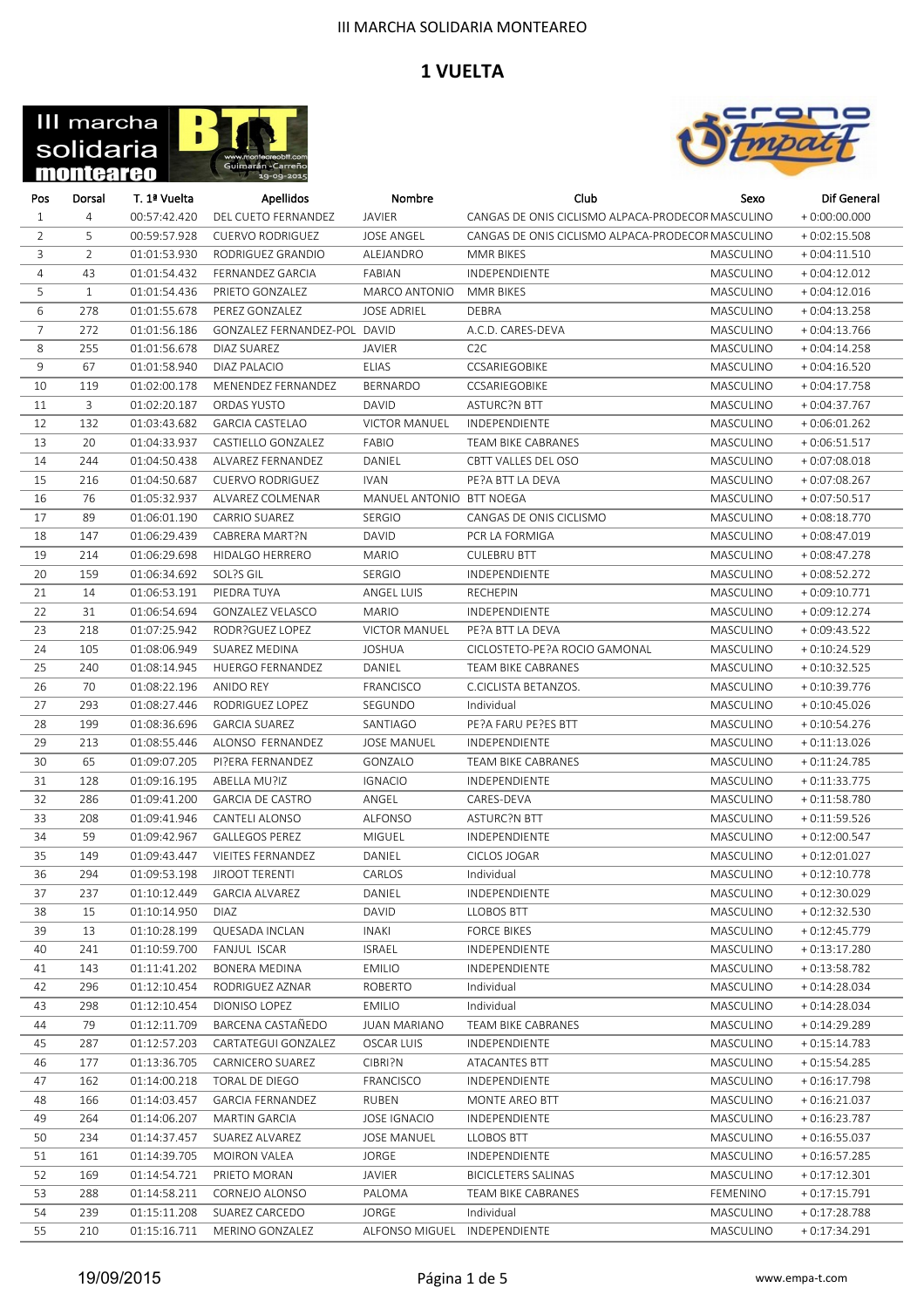



| 56  | 178 | 01:15:31.218 | MARQUES PINTO             | AMADEO                       | <b>BTT NOEGA</b>                     | MASCULINO | $+0:17:48.798$ |
|-----|-----|--------------|---------------------------|------------------------------|--------------------------------------|-----------|----------------|
| 57  | 231 | 01:15:37.958 | FELGUEROSO JULIANA        | <b>ENRIQUE</b>               | <b>INDEPENDIENTE</b>                 | MASCULINO | $+0:17:55.538$ |
| 58  | 257 | 01:16:20.215 | FERNANDEZ GUERRA          | FRANCISCO                    | <b>ENTOSQUE BTT</b>                  | MASCULINO | $+0:18:37.795$ |
| 59  | 252 | 01:16:52.471 | COLUNGA DIAZ              | <b>JUSTO</b>                 | <b>BTT NOEGA</b>                     | MASCULINO | $+0:19:10.051$ |
| 60  | 164 | 01:16:53.714 | NUÑO ARGUELLES            | RICARDO                      | INDEPENDIENTE                        | MASCULINO | $+0:19:11.294$ |
| 61  | 45  | 01:16:54.965 | FERNANDEZ HOLGUERA        | <b>JAVIER</b>                | <b>LLOBOS BTT</b>                    | MASCULINO | $+0:19:12.545$ |
| 62  | 251 | 01:16:56.214 | <b>MARTIN RODRIGO</b>     | ALEJANDRO                    | CICLOS JOGAR                         | MASCULINO | $+0:19:13.794$ |
| 63  | 66  | 01:17:28.468 | MARTINEZ DIAZ             | <b>ENRIQUE</b>               | <b>VENTANA Y HOGAR</b>               | MASCULINO | $+0.19:46.048$ |
| 64  | 279 | 01:17:35.467 | MORAN CASTILLO            | <b>JAVIER</b>                | INDEPENDIENTE                        | MASCULINO | $+0.19.53.047$ |
| 65  | 269 | 01:17:36.463 | PEREZ SANCHEZ             | <b>JUAN CARLOS</b>           | <b>BTT SALINAS</b>                   | MASCULINO | $+0.19:54.043$ |
| 66  | 253 | 01:18:44.721 | RODRIGUEZ CARBALLIDO      | <b>JAIRO</b>                 | INDEPENDIENTE                        | MASCULINO | $+0:21:02.301$ |
| 67  | 247 | 01:18:58.467 | <b>GARCIA GONZALEZ</b>    |                              | PEDRO FRANCISCO PE?A BTT VASMANKT!!! | MASCULINO | $+0:21:16.047$ |
|     | 116 | 01:19:16.222 | YANO PEREZ                | ORLANDO                      | TEAM BIKE CABRANES                   | MASCULINO | $+0:21:33.802$ |
| 68  |     |              |                           |                              |                                      |           |                |
| 69  | 33  | 01:19:16.471 | YANO ASSO                 | <b>JOSE ANTONIO</b>          | TEAM BIKE CABRANES                   | MASCULINO | $+0:21:34.051$ |
| 70  | 52  | 01:19:25.972 | DELMIRO CANTELI           | <b>JOSE LUIS</b>             | INDEPENDIENTE                        | MASCULINO | $+0:21:43.552$ |
| 71  | 167 | 01:19:32.468 | FERNANDEZ GONZALEZ        | SARA                         | ASTUR COLLOTO BTT                    | FEMENINO  | $+0:21:50.048$ |
| 72  | 235 | 01:19:32.745 | <b>PEON IBARRA</b>        | RAUL                         | CLUB CICLISMO RIBADESELLA            | MASCULINO | $+0:21:50.325$ |
| 73  | 224 | 01:20:19.472 | <b>CASIELLES RUBIERA</b>  | EUGENIO J.                   | <b>LLOBOS BTT</b>                    | MASCULINO | $+0.22:37.052$ |
| 74  | 78  | 01:20:45.474 | <b>FRECHILLA GARCIA</b>   | <b>MARIO</b>                 | INDEPENDIENTE                        | MASCULINO | $+0.23:03.054$ |
| 75  | 85  | 01:20:45.724 | ALVAREZ GARRIDO           | <b>FRANCISCO</b>             | INDEPENDIENTE                        | MASCULINO | $+0.23:03.304$ |
| 76  | 211 | 01:22:06.482 | CABA?EROS                 | RAFAEL                       | SIGLO XXI                            | MASCULINO | $+0:24:24.062$ |
| 77  | 23  | 01:22:56.486 | FERNANDEZ GONZALEZ        | DAVID                        | INDEPENDIENTE                        | MASCULINO | $+0.25:14.066$ |
| 78  | 86  | 01:23:01.985 | <b>COLLAR PRIETO</b>      | <b>ANTONIO</b>               | INDEPENDIENTE                        | MASCULINO | $+0.25:19.565$ |
| 79  | 32  | 01:23:06.985 | <b>FERNANDEZ GARCIA</b>   | MANUEL ANTONIO INDEPENDIENTE |                                      | MASCULINO | $+0.25:24.565$ |
| 80  | 139 | 01:23:12.227 | MENDEZ ARROJO             | <b>RUFINO</b>                | <b>BTT SALINAS</b>                   | MASCULINO | $+0:25:29.807$ |
| 81  | 80  | 01:23:19.479 | PEREZ ALVAREZ             | DANIEL                       | <b>LLOBOS BTT</b>                    | MASCULINO | $+0.25:37.059$ |
| 82  | 30  | 01:23:23.727 | VEIRA DE LA FUENTE        | BERNARDO                     | INDEPENDIENTE                        | MASCULINO | $+0.25:41.307$ |
| 83  | 122 | 01:23:39.727 | MANSILLA                  | MATIAS                       | INDEPENDIENTE                        | MASCULINO | $+0.25:57.307$ |
| 84  | 64  | 01:23:48.228 | VAZQUEZ SANCHEZ           | MIGUEL ANGEL                 | INDEPENDIENTE                        | MASCULINO | $+0.26:05.808$ |
| 85  | 60  | 01:23:51.737 | CALZON ARIAS              | JORGE                        | <b>BTT RAPIEGOS</b>                  | MASCULINO | $+0.26:09.317$ |
| 86  | 35  | 01:23:59.478 | <b>GONZALEZ RODRIGUEZ</b> | CONSTANTINO                  | PE?A FARU PE?ES BTT                  | MASCULINO | $+0.26:17.058$ |
| 87  | 44  | 01:24:00.728 | SANTIANES CUERVO          | JAIME                        | PE?A FARU PE?ES BTT                  | MASCULINO | $+0.26:18.308$ |
| 88  | 270 | 01:24:01.228 | DE LA CRUZ FERNANDEZ      | JUAN                         | TO PARRIBA                           | MASCULINO | $+0.26:18.808$ |
| 89  | 19  | 01:24:05.983 | ABLANEDO RODRIGUEZ        | CARLOS FRANCISCO EL PEDALIN  |                                      | MASCULINO | $+0:26:23.563$ |
| 90  | 220 | 01:24:52.987 | FERNANDEZ GARCIA          | ALEJANDRO                    | INDEPENDIENTE                        | MASCULINO | $+0:27:10.567$ |
| 91  | 126 | 01:24:53.518 | SANZ PE?A                 | JES?S                        | CC ALTITUD                           | MASCULINO | $+0:27:11.098$ |
| 92  | 290 | 01:24:57.233 | SUAREZ FERNANDEZ          | ANGEL ANIBAL                 | INDEPENDIENTE                        | MASCULINO | $+0:27:14.813$ |
| 93  | 273 | 01:25:11.734 | FERREIRA FERNANDEZ        | <b>BENIGNO</b>               | INDEPENDIENTE                        | MASCULINO | $+0:27:29.314$ |
| 94  | 106 | 01:25:24.732 | VALLEDOR                  | CARLOS                       | INDEPENDIENTE                        | MASCULINO | $+0:27:42.312$ |
| 95  | 203 | 01:25:25.732 | <b>GONZALEZ LLANEZA</b>   | SAUL                         | UJO TEAM                             | MASCULINO | $+0:27:43.312$ |
| 96  | 144 | 01:25:30.986 | BONERA GARCIA             | JAVIER                       | INDEPENDIENTE                        | MASCULINO | $+0:27:48.566$ |
| 97  | 21  | 01:25:30.989 | PEREZ LOPEZ               |                              | MANUEL ANTONIO PE?A FARU PE?ES BTT   | MASCULINO | $+0:27:48.569$ |
| 98  | 18  | 01:25:43.735 | <b>GONZALEZ TEIXEIRA</b>  | DAVID                        | INDEPENDIENTE                        | MASCULINO | $+0.28:01.315$ |
| 99  | 37  | 01:25:44.236 | GONZALEZ VELASCO          | ENOL                         | INDEPENDIENTE                        | MASCULINO | $+0.28:01.816$ |
| 100 | 103 | 01:25:49.734 | LOPEZ GONZALEZ            | EDUARDO                      | CLUB BTT SORDOS DE ASTURIAS          | MASCULINO | $+0.28:07.314$ |
| 101 | 102 | 01:25:51.484 | GONZALEZ GONZALEZ         | <b>JOSE LUIS</b>             | CLUB BTT SORDOS DE ASTURIAS          | MASCULINO | $+0.28:09.064$ |
| 102 | 242 | 01:26:08.983 | <b>GUTIERREZ BLANCO</b>   | <b>JOS? ANTONIO</b>          | PORCEYO BTT                          | MASCULINO | $+0.28:26.563$ |
| 103 | 284 | 01:26:27.984 | PIEDRA HERNANDEZ          | <b>IGNACIO</b>               | INDEPENDIENTE                        | MASCULINO | $+0.28:45.564$ |
| 104 | 221 | 01:26:45.738 | ALVAREZ FERNANDEZ         | RUB?N                        | INDEPENDIENTE                        | MASCULINO | $+0.29:03.318$ |
| 105 | 236 | 01:27:08.500 | <b>BLANCO OTERO</b>       | JOSE                         | CLUB CICLISMO RIBADESELLA            | MASCULINO | $+0.29:26.080$ |
| 106 | 283 | 01:27:09.484 | RODRIGUEZ VIJANDE         | MIGUEL                       | INDEPENDIENTE                        | MASCULINO | $+0.29:27.064$ |
| 107 | 173 | 01:27:36.738 | MARTINEZ BLANCO           | MANUEL ANGEL                 | <b>BTT NOEGA</b>                     | MASCULINO | $+0.29:54.318$ |
| 108 | 262 | 01:27:39.238 | <b>GARCIA LOPEZ</b>       | MANUEL ANGEL                 | MADRE?EROS BIKE                      | MASCULINO | $+0.29:56.818$ |
| 109 | 142 | 01:27:44.486 | FUENTES CASTRO            | CORSINO                      | INDEPENDIENTE                        | MASCULINO | $+0:30:02.066$ |
| 110 | 148 | 01:27:45.737 | LOPEZ                     | <b>JULIO</b>                 | PE?A BTT VASMANKT!!!                 | MASCULINO | $+0:30:03.317$ |
| 111 | 292 | 01:27:47.737 | LOPEZ LOPEZ               | <b>JACOBO</b>                | Individual                           | MASCULINO | $+0:30:05.317$ |
|     |     |              |                           |                              |                                      |           |                |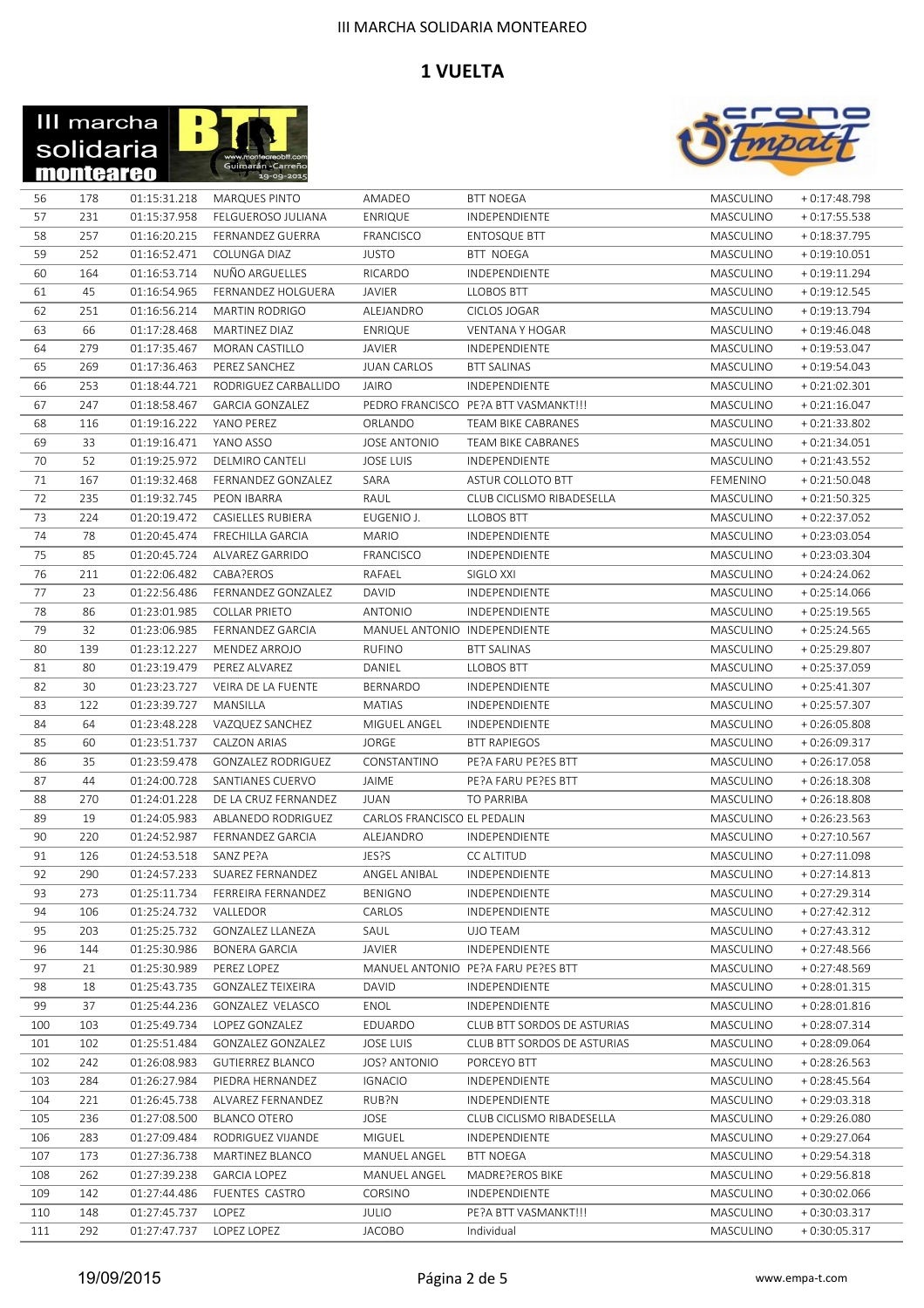



| 112 | 187 | 01:28:16.996 | VEIGA BARRIO                            | GUSTAVO                   | PYNOSPERDIUS                     | MASCULINO | $+0:30:34.576$ |
|-----|-----|--------------|-----------------------------------------|---------------------------|----------------------------------|-----------|----------------|
| 113 | 200 | 01:28:17.243 | ALONSO ARDURA                           | <b>JUAN ANTONIO</b>       | <b>BTT REY PELAYO</b>            | MASCULINO | $+0:30:34.823$ |
| 114 | 225 | 01:28:33.991 | GONZALEZ ALONSO                         | <b>OSCAR</b>              | INDEPENDIENTE                    | MASCULINO | $+0:30:51.571$ |
| 115 | 215 | 01:28:42.739 | FERNANDEZ GARCIA                        | JORGE                     | INDEPENDIENTE                    | MASCULINO | $+0:31:00.319$ |
| 116 | 171 | 01:28:45.488 | ALVAREZ BLANCO                          | ALFREDO                   | <b>BTT NOEGA</b>                 | MASCULINO | $+0:31:03.068$ |
| 117 | 204 | 01:29:07.488 | ALVAREZ V?ZQUEZ                         | <b>JOS? CAMILO</b>        | <b>BTT REY PELAYO</b>            | MASCULINO | $+0:31:25.068$ |
| 118 | 233 | 01:30:17.994 | CONDE VELASCO                           | MIGUEL ANGEL              | INDEPENDIENTE                    | MASCULINO | $+0.32:35.574$ |
|     |     |              |                                         |                           |                                  |           |                |
| 119 | 205 | 01:30:18.243 | FERNANDEZ RODR?GUEZ                     | <b>JOSE IGNACIO</b>       | Individual                       | MASCULINO | $+0.32:35.823$ |
| 120 | 49  | 01:30:50.781 | RUIZ MENDEZ                             | ANGEL                     | <b>BTT REPECHIN</b>              | MASCULINO | $+0.33:08.361$ |
| 121 | 193 | 01:30:53.247 | PEREZ MUÑIZ                             | DANIEL                    | INDEPENDIENTE                    | MASCULINO | $+0:33:10.827$ |
| 122 | 182 | 01:30:57.744 | ALONSO GARCIA                           | PELAYO                    | ANGELA CAMPEONA                  | MASCULINO | $+0:33:15.324$ |
| 123 | 249 | 01:31:03.280 | <b>GUTIERREZ RODRIGUEZ</b>              | SANTIAGO                  | PYNOSPERDIUS                     | MASCULINO | $+0.33:20.860$ |
| 124 | 188 | 01:31:06.250 | <b>GARCIA GARCIA</b>                    | <b>JOSE IVAN</b>          | INDEPENDIENTE                    | MASCULINO | $+0.33:23.830$ |
| 125 | 100 | 01:31:11.750 | DOMINGUEZ GARCIA                        | ALFREDO                   | INDEPENDIENTE                    | MASCULINO | $+0.33:29.330$ |
| 126 | 170 | 01:31:24.495 | ALVAREZ GONZALEZ                        | <b>ENRIQUE</b>            | MONTEAREO BTT                    | MASCULINO | $+0.33:42.075$ |
| 127 | 261 | 01:31:29.496 | OTERO FERNANDEZ                         | <b>JESUS MANUEL</b>       | Individual                       | MASCULINO | $+0.33:47.076$ |
| 128 | 41  | 01:31:29.748 | RODRIGUEZ ALVAREZ                       | LUIS RAMON                | INDEPENDIENTE                    | MASCULINO | $+0.33:47.328$ |
| 129 | 12  | 01:31:32.495 | <b>GARCIA VELASCO</b>                   | DANIEL                    | INDEPENDIENTE                    | MASCULINO | $+0.33:50.075$ |
| 130 | 58  | 01:31:35.248 | ARANDA                                  | <b>JOSE IGNACIO</b>       | <b>MONTE AREO BTT</b>            | MASCULINO | $+0.33:52.828$ |
| 131 | 151 | 01:33:20.000 | <b>GARCIA MARTINEZ DE LAHID IGNACIO</b> |                           | INDEPENDIENTE                    | MASCULINO | $+0:35:37.580$ |
| 132 | 191 | 01:33:29.250 | MORENO URIA                             | FRANCISCO                 | RAPOSOS                          | MASCULINO | $+0.35:46.830$ |
| 133 | 226 | 01:33:30.750 | MENDEZ OVIAÑO                           | MANUEL                    | INDEPENDIENTE                    | MASCULINO | $+0.35:48.330$ |
| 134 | 93  | 01:33:42.751 | <b>LOPEZ PEREZ</b>                      | <b>JESUS</b>              | <b>INDEPENDIENTE</b>             | MASCULINO | $+0.36:00.331$ |
| 135 | 109 | 01:34:43.757 | DELGADO SEVILLANO                       | <b>NACHO</b>              | CC VILLAVICIOSA                  | MASCULINO | $+0.37:01.337$ |
| 136 | 282 | 01:34:44.753 | <b>CARRIO GUTIERREZ</b>                 | MARCELINO MANUI XIXON2000 |                                  | MASCULINO | $+0.37:02.333$ |
| 137 | 297 | 01:34:52.503 | <b>BARRO GARCIA</b>                     | <b>JOSE ALFREDO</b>       | Individual                       | MASCULINO | $+0.37:10.083$ |
|     | 140 |              | RODRIGUEZ SUAREZ                        |                           |                                  |           |                |
| 138 | 165 | 01:34:55.520 |                                         | MARCOS                    | INDEPENDIENTE                    | MASCULINO | $+0:37:13.100$ |
| 139 |     | 01:34:55.751 | NUÑO ROBLEDO                            | RICARDO                   | INDEPENDIENTE                    | MASCULINO | $+0:37:13.331$ |
| 140 | 110 | 01:35:03.503 | <b>FRECHILLA GARCIA</b>                 | MIGUEL                    | INDEPENDIENTE                    | MASCULINO | $+0:37:21.083$ |
| 141 | 163 | 01:35:10.300 | ARBOLEYA TERENTI                        | <b>HECTOR</b>             | INDEPENDIENTE                    | MASCULINO | $+0:37:27.880$ |
| 142 | 112 | 01:35:20.300 | <b>HEVIA SOLIS</b>                      | <b>JESUS VALENTIN</b>     | INDEPENDIENTE                    | MASCULINO | $+0:37:37.880$ |
| 143 | 183 | 01:35:26.503 | REY CAMARA                              | FERNANDO                  | INDEPENDIENTE                    | MASCULINO | $+0:37:44.083$ |
| 144 | 217 | 01:36:24.261 | <b>GARCA RODRIGUEZ</b>                  | RAUL                      | TOUS PA TOUS                     | MASCULINO | $+0:38:41.841$ |
| 145 | 108 | 01:36:24.420 | <b>CUERVO GARCIA</b>                    | RAFAEL                    | <b>FORCE BIKES</b>               | MASCULINO | $+0.38:42.000$ |
| 146 | 114 | 01:36:24.508 | <b>FERNANDEZ FOUCE</b>                  | MARCOS                    | CICLOSTETO-PE?A ROCIO GAMONAL    | MASCULINO | $+0.38:42.088$ |
| 147 | 115 | 01:36:24.510 | OLAY SANCHEZ                            | ANDRES                    | CICLOS TETO - PE?A ROC?O GAMONAL | MASCULINO | $+0:38:42.090$ |
| 148 | 51  | 01:36:25.258 | <b>SUAREZ BLANCO</b>                    | <b>VICTOR</b>             | <b>INDEPENDIENTE</b>             | MASCULINO | $+0:38:42.838$ |
| 149 | 245 | 01:36:35.900 | <b>NAVES GARCIA</b>                     | <b>JUAN</b>               | INDEPENDIENTE                    | MASCULINO | $+0.38:53.480$ |
| 150 | 10  | 01:36:36.500 | CASTANON MONTESERIN                     | GONZALO                   | INDEPENDIENTE                    | MASCULINO | $+0:38:54.080$ |
| 151 | 134 | 01:36:43.756 | REVUELTA FERNANDEZ                      | CRISTIAN                  | INDEPENDIENTE                    | MASCULINO | $+0:39:01.336$ |
| 152 | 227 | 01:36:47.500 | LOPEZ GARCIA                            | ALVARO                    | MONTEAREO                        | MASCULINO | $+0.39:05.080$ |
| 153 | 265 | 01:36:50.758 | <b>GONZALEZ PASTUR</b>                  | <b>MARIO</b>              | CASTROPOL DEPORTE                | MASCULINO | $+0.39:08.338$ |
| 154 | 39  | 01:36:52.756 | GONZALEZ                                | ANDRES                    | INDEPENDIENTE                    | MASCULINO | $+0:39:10.336$ |
| 155 | 95  | 01:37:08.512 | ACERO FERNANDEZ                         | PABLO                     | INDEPENDIENTE                    | MASCULINO | $+0.39:26.092$ |
| 156 | 54  | 01:37:10.110 | <b>GARCIA PEREZ</b>                     | CARLOS ANTONIO            | INDEPENDIENTE                    | MASCULINO | $+0.39:27.690$ |
| 157 | 97  | 01:37:10.514 | BERMUDEZ RODRIGUEZ                      | <b>JOSE LUIS</b>          | INDEPENDIENTE                    | MASCULINO | $+0.39:28.094$ |
| 158 | 263 | 01:37:13.762 | CANAL DIAZ                              | ALFONSO                   | INDEPENDIENTE                    | MASCULINO | $+0.39:31.342$ |
| 159 | 55  | 01:37:14.269 | FERNANDEZ LEONARDO                      | <b>TOMAS</b>              | INDEPENDIENTE                    | MASCULINO | $+0:39:31.849$ |
| 160 | 254 | 01:37:15.512 | RODRIGUEZ CAMBLOR                       | <b>HERMINIO</b>           | INDEPENDIENTE                    | MASCULINO | $+0.39:33.092$ |
|     |     |              |                                         |                           |                                  |           |                |
| 161 | 238 | 01:37:17.258 | <b>COSTALES FERNANDEZ</b>               | <b>FELIX</b>              | INDEPENDIENTE                    | MASCULINO | $+0.39:34.838$ |
| 162 | 174 | 01:37:38.759 | SOWERBY ZUAZUA                          | EDUARDO                   | <b>BTT NOEGA</b>                 | MASCULINO | $+0.39:56.339$ |
| 163 | 248 | 01:37:39.758 | <b>FUENTES CERNUDA</b>                  | MARCOS                    | RAPOSOS BTT                      | MASCULINO | $+0.39:57.338$ |
| 164 | 275 | 01:37:46.509 | HUERGA ALVAREZ                          | JUAN JOSE                 | PE?A BTT LA DEVA                 | MASCULINO | $+0:40:04.089$ |
| 165 | 186 | 01:38:13.140 | ARENAS BARROS                           | SANTIAGO                  | INDEPENDIENTE                    | MASCULINO | + 0:40:30.720  |
| 166 | 172 | 01:38:31.190 | <b>GAVELA CANGA</b>                     | <b>IGNACIO</b>            | INDEPENDIENTE                    | MASCULINO | $+0:40:48.770$ |
| 167 | 198 | 01:38:39.140 | RODRIGUEZ MAZUELAS                      | CONSTANTINO               | INDEPENDIENTE                    | MASCULINO | $+0:40:56.720$ |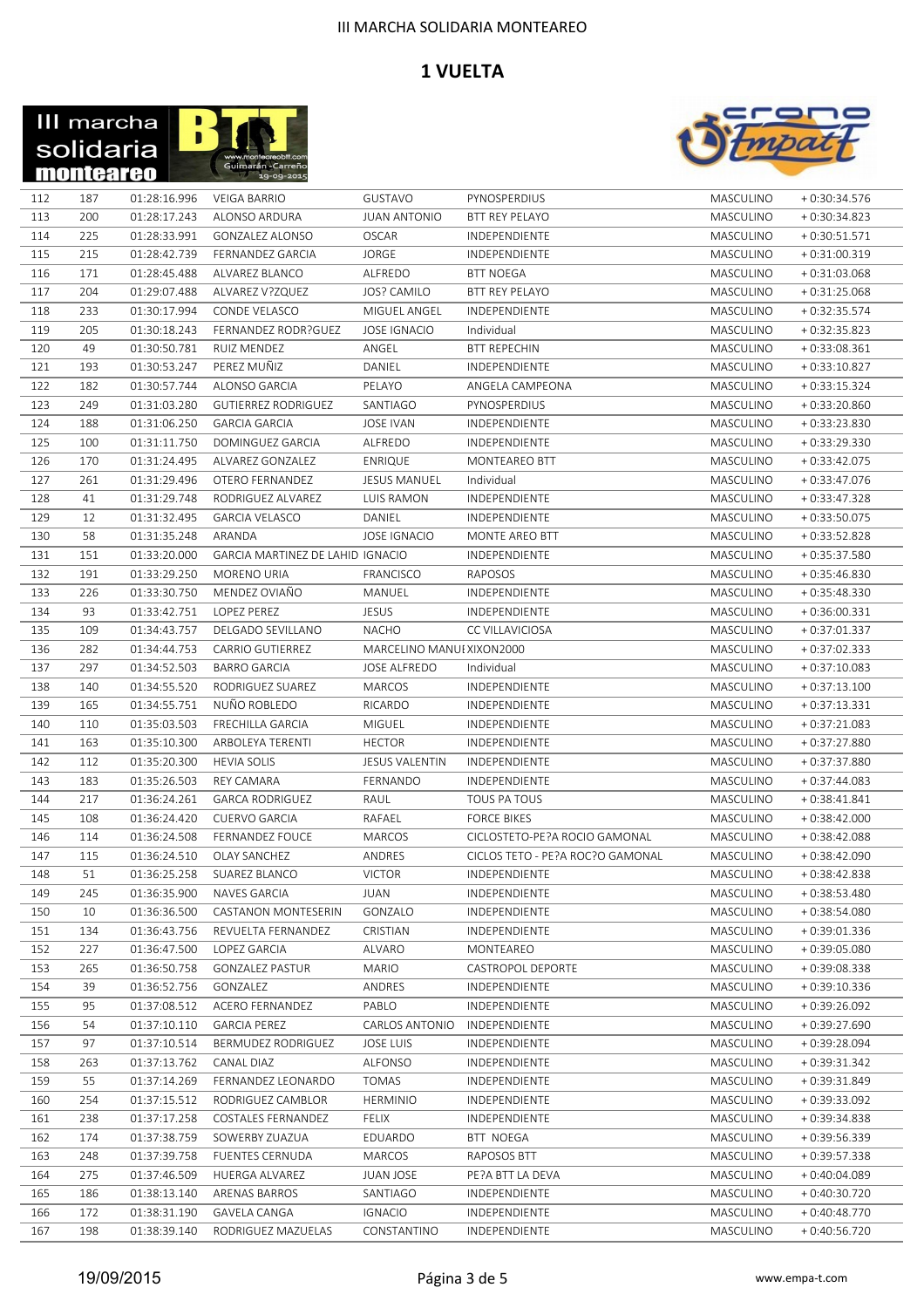



| 168 | 135            | 01:38:57.120 | <b>GARCIA ANTON</b>               | DANIEL                         | INDEPENDIENTE          | MASCULINO       | $+0:41:14.700$ |
|-----|----------------|--------------|-----------------------------------|--------------------------------|------------------------|-----------------|----------------|
| 169 | 88             | 01:39:01.766 | <b>GARCIA ALVAREZ</b>             | FERNANDO                       | INDEPENDIENTE          | MASCULINO       | $+0:41:19.346$ |
| 170 | 111            | 01:39:02.140 | <b>GARCIA JUNQUERA</b>            | ALEJANDRO                      | MONTE AREO BTT         | MASCULINO       | $+0:41:19.720$ |
| 171 | 281            | 01:39:03.763 | LEBRON HERES                      | <b>TOMAS</b>                   | INDEPENDIENTE          | MASCULINO       | $+0:41:21.343$ |
| 172 | 276            | 01:39:04.762 | SILVESTRE                         | RICARDO                        | <b>ENTOSQUE BTT</b>    | MASCULINO       | $+0:41:22.342$ |
| 173 | 201            | 01:39:07.524 | PASTOR RAMIREZ                    | FRANCISCO                      | <b>BTT NOEGA</b>       | MASCULINO       | $+0:41:25.104$ |
| 174 | 155            | 01:39:13.511 | <b>GARCIA SUAREZ</b>              | <b>RUBEN</b>                   | Individual             | MASCULINO       | $+0:41:31.091$ |
| 175 | 280            | 01:39:16.762 | CORTINA MARTINEZ                  | CARLOS                         | Individual             | MASCULINO       | $+0:41:34.342$ |
| 176 | 185            | 01:39:24.515 | MARQUEZ CASTRO                    | JUAN JOSE                      | INDEPENDIENTE          | MASCULINO       | $+0:41:42.095$ |
| 177 | 81             | 01:39:25.140 | <b>GARCIA SUAREZ</b>              | <b>JUAN ANTONIO</b>            | PE?A LA DESGRACIA      | MASCULINO       | $+0:41:42.720$ |
| 178 | 82             | 01:39:25.763 | SANCHEZ MEANA                     | <b>IVAN</b>                    | PE?A LA DESGRACIA      | MASCULINO       | $+0:41:43.343$ |
| 179 | 206            | 01:40:06.140 | <b>GARCIA GONZALEZ</b>            | <b>JAVIER</b>                  | INDEPENDIENTE          | MASCULINO       | $+0:42:23.720$ |
| 180 | 266            | 01:40:09.764 | LARREA FERNANDEZ                  | <b>JAVIER</b>                  | INDEPENDIENTE          | MASCULINO       | $+0:42:27.344$ |
| 181 | 196            | 01:40:19.240 | MEN?NDEZ GARCIA                   | <b>ANTONIO</b>                 | ENTOSQU? BTT           | MASCULINO       | $+0:42:36.820$ |
|     |                |              |                                   |                                |                        |                 |                |
| 182 | 125            | 01:40:54.274 | <b>GONZALEZ VILLANUEVA</b>        | BERNARDO                       | <b>MOFUSU BTT</b>      | MASCULINO       | $+0:43:11.854$ |
| 183 | 189            | 01:41:46.288 | <b>FERNANDEZ HERES</b>            | <b>V?CTOR MANUEL</b>           | <b>MADRE?EROS BIKE</b> | MASCULINO       | $+0:44:03.868$ |
| 184 | 71             | 01:41:47.210 | DE PRADA TEJEDOR                  | FERNANDO                       | INDEPENDIENTE          | MASCULINO       | $+0:44:04.790$ |
| 185 | 22             | 01:41:52.271 | <b>ESCUDERO PARDO</b>             | <b>IGNACIO</b>                 | INDEPENDIENTE          | MASCULINO       | $+0:44:09.851$ |
| 186 | 98             | 01:41:57.270 | <b>ABAD MARTIN</b>                | ANGEL                          | Individual             | MASCULINO       | $+0:44:14.850$ |
| 187 | 92             | 01:41:58.300 | PINILLA DE LA HORRA               | <b>JULIO</b>                   | INDEPENDIENTE          | MASCULINO       | $+0:44:15.880$ |
| 188 | 250            | 01:42:04.160 | FERNANDEZ ALVAREZ                 | ADRIAN                         | Individual             | MASCULINO       | $+0:44:21.740$ |
| 189 | 8              | 01:42:09.190 | LOPEZ DIAZ                        | <b>JAVIER</b>                  | INDEPENDIENTE          | MASCULINO       | $+0:44:26.770$ |
| 190 | 271            | 01:42:40.200 | RUBIO SERRALLER                   | <b>CARLOS MARIA</b>            | INDEPENDIENTE          | MASCULINO       | $+0:44:57.780$ |
| 191 | 156            | 01:42:55.520 | <b>FERNANDEZ RIESGO</b>           | <b>BRIAN</b>                   | INDEPENDIENTE          | MASCULINO       | $+0:45:13.100$ |
| 192 | 152            | 01:42:57.270 | LENCE PINIELLA                    | LUIS                           | INDEPENDIENTE          | MASCULINO       | $+0:45:14.850$ |
| 193 | 153            | 01:42:58.521 | LLANO CARUS                       | <b>ASTOR</b>                   | <b>LLOBOS BTT</b>      | MASCULINO       | $+0:45:16.101$ |
| 194 | 101            | 01:43:02.520 | ALONSO PRIETO                     | <b>IVAN</b>                    | INDEPENDIENTE          | MASCULINO       | $+0:45:20.100$ |
| 195 | 219            | 01:43:04.210 | ALVAREZ ALVAREZ                   | <b>JOAQUIN</b>                 | INDEPENDIENTE          | MASCULINO       | $+0:45:21.790$ |
| 196 | 40             | 01:43:06.521 | DIAZ FANJUL                       | <b>ELOY</b>                    | INDEPENDIENTE          | MASCULINO       | $+0:45:24.101$ |
| 197 | 124            | 01:43:14.220 | <b>COCA RODRIGUEZ</b>             | <b>JORDAN</b>                  | INDEPENDIENTE          | MASCULINO       | $+0:45:31.800$ |
| 198 | 34             | 01:43:15.525 | FERNANDEZ CANAL                   | <b>RUFINO</b>                  | PE?A FARU PE?ES BTT    | MASCULINO       | $+0:45:33.105$ |
| 199 | 138            | 01:43:33.220 | PRADO FERNANDEZ                   | <b>JULIO</b>                   | INDEPENDIENTE          | MASCULINO       | $+0:45:50.800$ |
| 200 | 195            | 01:43:37.523 | RODRIGUEZ SANTABARBARA GUIOMAR    |                                | <b>BTT NOEGA</b>       | <b>FEMENINO</b> | $+0:45:55.103$ |
| 201 | 179            | 01:43:48.522 | SANTOS GARCIA                     | <b>JOS? ALBERTO</b>            | BTT NOEGA              | MASCULINO       | $+0:46:06.102$ |
| 202 | 228            | 01:43:54.240 | QUINTANA PARRONDO                 | <b>FLORENTINO</b>              | <b>INDEPENDIENTE</b>   | MASCULINO       | $+0:46:11.820$ |
|     |                |              |                                   |                                |                        |                 |                |
| 203 | 146            | 01:43:57.773 | <b>ALVAREZ BUCETAS</b>            | JAVIER                         | INDEPENDIENTE          | MASCULINO       | $+0:46:15.353$ |
| 204 | 9              | 01:44:03.282 | <b>GARCIA BRA?A</b>               | OLIVA                          | INDEPENDIENTE          | <b>FEMENINO</b> | $+0:46:20.862$ |
| 205 | 16             | 01:44:07.775 | LINARES PEREZ                     | <b>JULIO</b>                   | INDEPENDIENTE          | MASCULINO       | $+0:46:25.355$ |
| 206 | 289            | 01:44:56.775 | MIGUEZ BARROSO                    | PABLO                          | INDEPENDIENTE          | MASCULINO       | $+0:47:14.355$ |
| 207 | 50             | 01:45:53.281 | <b>VELEDA DIAZ</b>                | JOSE                           | TEAM BIKE CABRANES     | MASCULINO       | $+0:48:10.861$ |
| 208 | 129            | 01:46:13.528 | GONZALEZ LOPEZ                    | VALENTIN                       | INDEPENDIENTE          | MASCULINO       | $+0:48:31.108$ |
| 209 | 176            | 01:46:44.279 | LLAMAZARES DOMINGO                | JAVIER                         | PE?A FARU PE?ES BTT    | MASCULINO       | $+0.49:01.859$ |
| 210 | 53             | 01:46:46.787 | FERNANDEZ DIAZ                    | MIGUEL ANGEL                   | PE?A FARU PE?ES BTT    | MASCULINO       | $+0.49:04.367$ |
| 211 | 243            | 01:47:05.529 | SUAREZ FERNANDEZ                  | <b>JORGE</b>                   | T3AM ARRASTRA EL CODO  | MASCULINO       | $+0.49:23.109$ |
| 212 | 256            | 01:47:09.784 | CUERVO                            | <b>GUILLERMO</b>               | INDEPENDIENTE          | MASCULINO       | $+0:49:27.364$ |
| 213 | 137            | 01:47:15.310 | LLAMAZARES FERNANDEZ              | PABLO                          | <b>LLOBOS BTT</b>      | MASCULINO       | $+0.49:32.890$ |
| 214 | 180            | 01:47:38.531 | ZAETA TORRIJO                     | JAVIER                         | <b>BTT NOEGA</b>       | MASCULINO       | $+0:49:56.111$ |
| 215 | 194            | 01:47:40.285 | MAESTRO DEL ESTAL                 | JAVIER                         | <b>BTT NOEGA</b>       | MASCULINO       | $+0.49:57.865$ |
| 216 | 192            | 01:47:43.284 | DEL FERRERO GARCIA                | CARLOS JAVIER                  | UCI                    | MASCULINO       | $+0.50:00.864$ |
| 217 | 36             | 01:47:43.535 | FERNANDEZ FERNANDEZ               | MARIO JOSE                     | C.P.R.LA FORMIGA       | MASCULINO       | $+0.50:01.115$ |
| 218 | 157            | 01:47:50.532 | CRUCES CABALLERO                  | FRANCISCO JAVIER INDEPENDIENTE |                        | MASCULINO       | $+0.50:08.112$ |
| 219 | 63             | 01:48:35.785 | GARCIA MARTINEZ DE LAHID FERNANDO |                                | TEAM BIKE CABRANES     | MASCULINO       | $+0.50:53.365$ |
| 220 | $\overline{7}$ | 01:48:47.287 | LOPEZ GARCIA                      | PAULA                          | INDEPENDIENTE          | <b>FEMENINO</b> | $+0.51:04.867$ |
| 221 | 190            | 01:48:48.786 | <b>GARCIA RUIZ</b>                | <b>NACHO</b>                   | INDEPENDIENTE          | MASCULINO       | $+0.51:06.366$ |
| 222 | 222            | 01:48:57.350 | RODRIGUEZ                         | ALEJANDRA                      | INDEPENDIENTE          | <b>FEMENINO</b> | $+0:51:14.930$ |
|     |                |              |                                   |                                |                        |                 |                |
| 223 | 246            | 01:49:02.532 | SUAREZ NIETO                      | SANTIAGO                       | INDEPENDIENTE          | MASCULINO       | $+0:51:20.112$ |